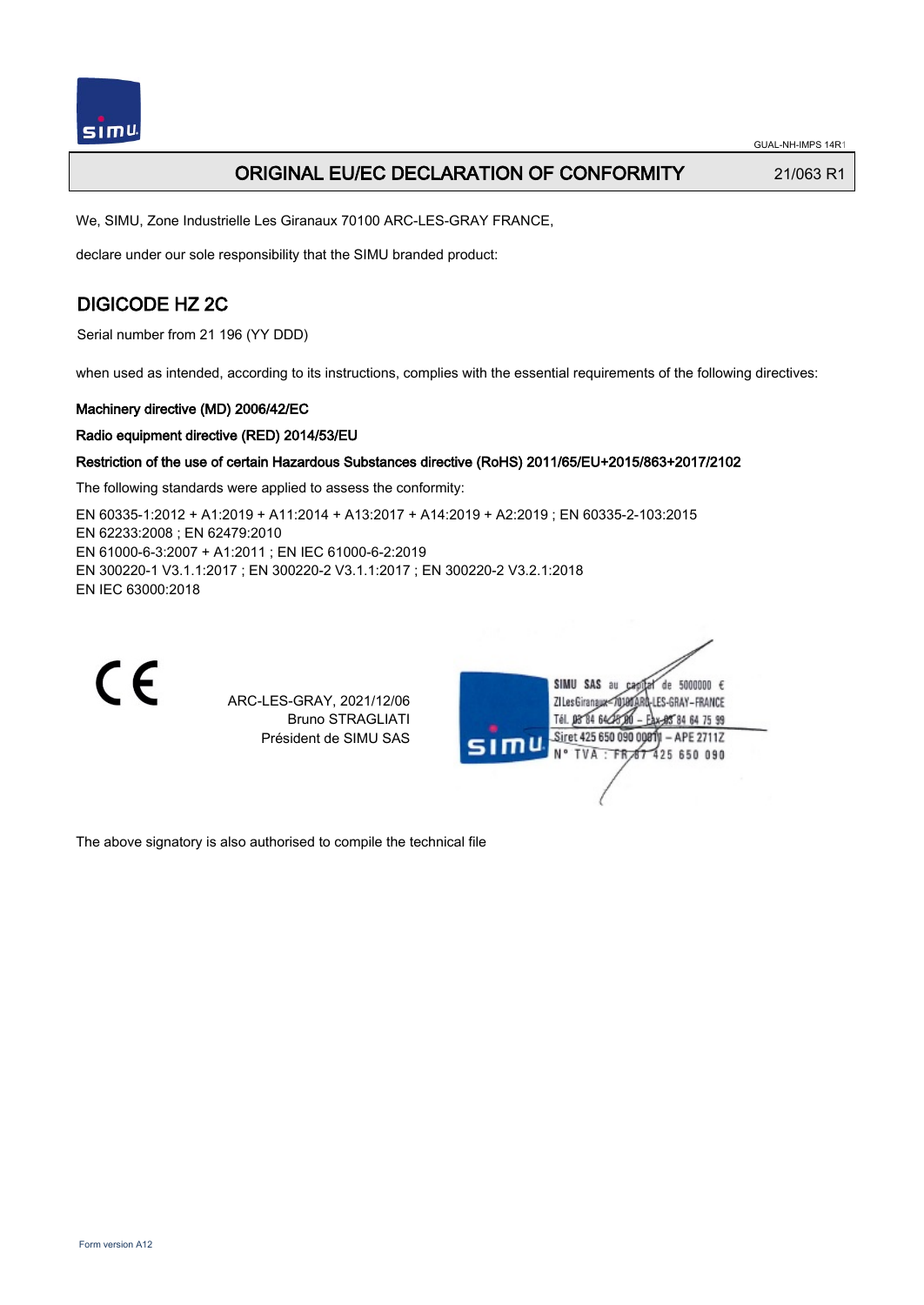

## ORIGINAL EU/EC DECLARATION OF CONFORMITY DECLARATION EU/CE DE CONFORMITE ORIGINALE

21/063 R1

We, SIMU, Zone Industrielle Les Giranaux 70100 ARC-LES-GRAY FRANCE, Nous,

declare under our sole responsibility that the SIMU branded product: declarons sous notre seule responsabilité que le produit de marque SIMU

# DIGICODE HZ 2C

Serial number from 21 196 (YY DDD) Numéro de série à partir de

when used as intended, according to its instructions, complies with the essential requirements of the following directives: utilisé, selon l'usage prévu, comme décrit dans son manuel d'utilisation, est conforme aux exigences essentielles des directives suivantes

### Machinery directive (MD) 2006/42/EC

Directive Machine 2006/42/EC

#### Radio equipment directive (RED) 2014/53/EU

Directive sur les équipements radio 2014/53/EU

### Restriction of the use of certain Hazardous Substances directive (RoHS) 2011/65/EU+2015/863+2017/2102

Directive RoHS 2011/65/EU+2015/863+2017/2102

The following standards were applied to assess the conformity: Les normes de référence suivantes ont été appliquées pour évaluer la conformité

EN 60335‑1:2012 + A1:2019 + A11:2014 + A13:2017 + A14:2019 + A2:2019 ; EN 60335‑2‑103:2015 EN 62233:2008 ; EN 62479:2010 EN 61000‑6‑3:2007 + A1:2011 ; EN IEC 61000‑6‑2:2019 EN 300220‑1 V3.1.1:2017 ; EN 300220‑2 V3.1.1:2017 ; EN 300220‑2 V3.2.1:2018 EN IEC 63000:2018

C E

ARC-LES-GRAY, 2021/12/06 Bruno STRAGLIATI Président de SIMU SAS



The above signatory is also authorised to compile the technical file La personne signataire ci-dessus est aussi celle autorisée à constituer le dossier technique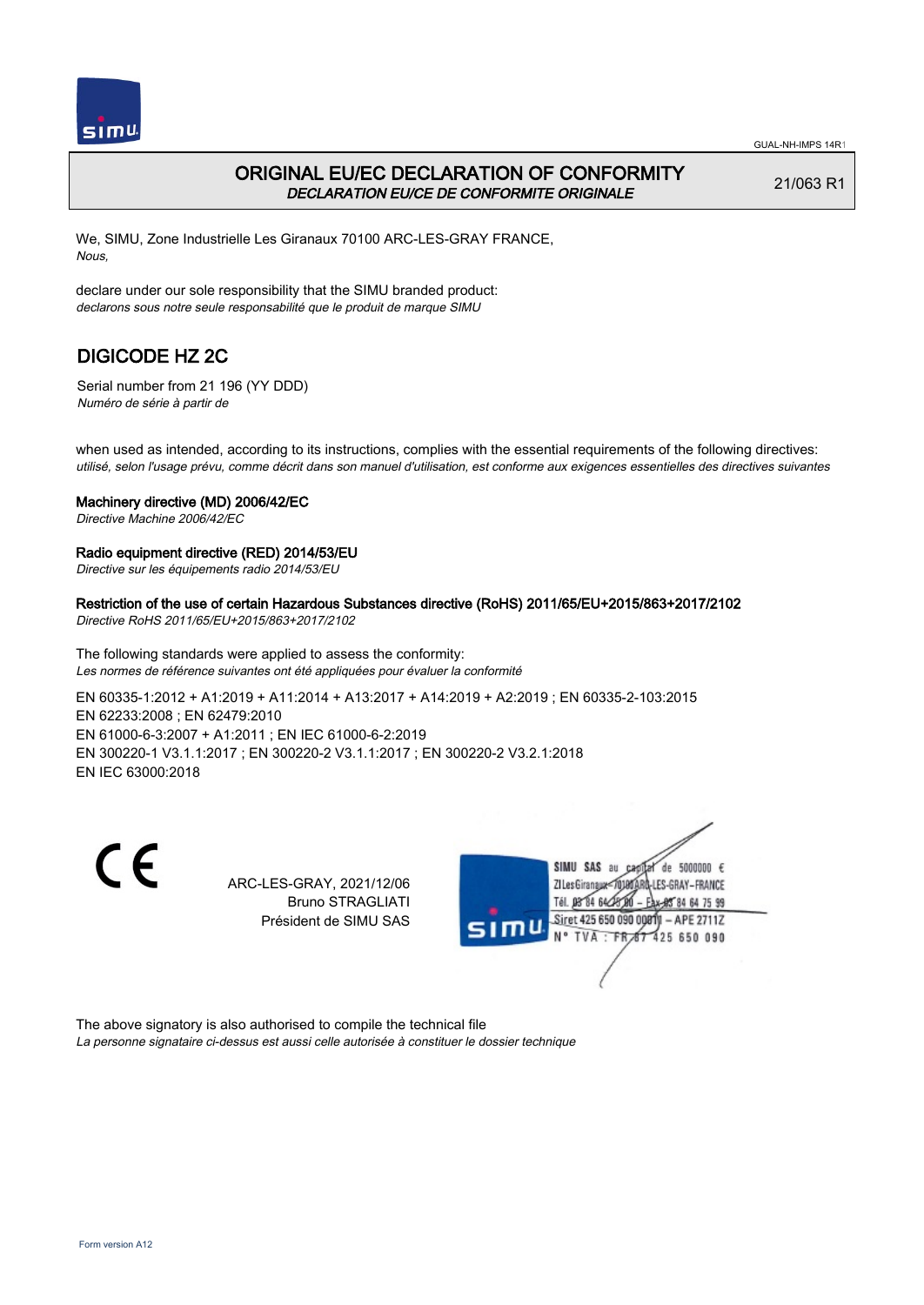

# ORIGINAL EU/EC DECLARATION OF CONFORMITY ORIGINAL EU/EG-KONFORMITÄTSERKLÄRUNG

21/063 R1

We, SIMU, Zone Industrielle Les Giranaux 70100 ARC-LES-GRAY FRANCE, Wir,

declare under our sole responsibility that the SIMU branded product: erklären unter unserer alleinigen Verantwortung, dass das mit der Marke SIMU versehene Produkt

# DIGICODE HZ 2C

Serial number from 21 196 (YY DDD) Seriennummer ab

when used as intended, according to its instructions, complies with the essential requirements of the following directives: den einschlägigen Bestimmungen der folgenden Richtlinien entspricht, wenn es nach den Anweisungen des Herstellers bestimmungsgemäß verwendet wird

## Machinery directive (MD) 2006/42/EC

Maschinenrichtlinie 2006/42/EC

## Radio equipment directive (RED) 2014/53/EU

Funkanlagen-Richtlinie 2014/53/EU

## Restriction of the use of certain Hazardous Substances directive (RoHS) 2011/65/EU+2015/863+2017/2102

RoHS-Richtlinie 2011/65/EU+2015/863+2017/2102

The following standards were applied to assess the conformity: Die Konformität wird durch die Einhaltung folgender Normen nachgewiesen

EN 60335‑1:2012 + A1:2019 + A11:2014 + A13:2017 + A14:2019 + A2:2019 ; EN 60335‑2‑103:2015 EN 62233:2008 ; EN 62479:2010 EN 61000‑6‑3:2007 + A1:2011 ; EN IEC 61000‑6‑2:2019 EN 300220‑1 V3.1.1:2017 ; EN 300220‑2 V3.1.1:2017 ; EN 300220‑2 V3.2.1:2018 EN IEC 63000:2018

CE

ARC-LES-GRAY, 2021/12/06 Bruno STRAGLIATI Président de SIMU SAS



The above signatory is also authorised to compile the technical file

Die oben genannte Person ist auch bevollmächtigt, die relevanten technischen Unterlagen zusammenzustellen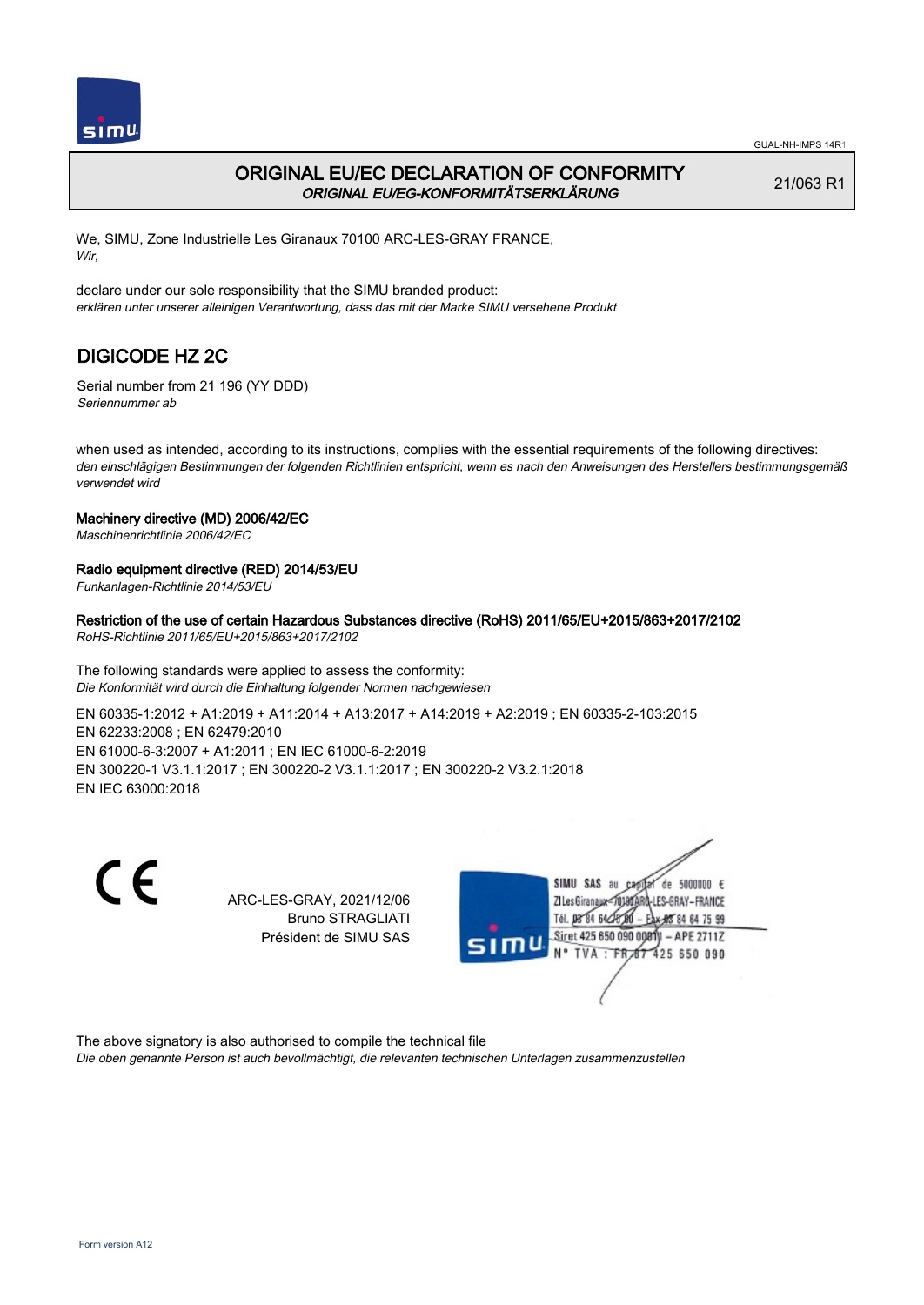

## ORIGINAL EU/EC DECLARATION OF CONFORMITY DECLARACIÓN UE/CE DE CONFORMIDAD ORIGINAL

21/063 R1

We, SIMU, Zone Industrielle Les Giranaux 70100 ARC-LES-GRAY FRANCE, Nosotros,

declare under our sole responsibility that the SIMU branded product: declaramos bajo nuestra única responsabilidad, que los productos de la marca SIMU

# DIGICODE HZ 2C

Serial number from 21 196 (YY DDD) número de serie a partir de

when used as intended, according to its instructions, complies with the essential requirements of the following directives: cuando se utilizan según el uso previsto, de conformidad con sus instrucciones, cumplen con los requisitos esenciales de las siguientes directivas

## Machinery directive (MD) 2006/42/EC

Directiva "Máquinas" 2006/42/EC

## Radio equipment directive (RED) 2014/53/EU

Directiva equipos radioeléctricos 2014/53/EU

### Restriction of the use of certain Hazardous Substances directive (RoHS) 2011/65/EU+2015/863+2017/2102

Directiva RoHS 2011/65/EU+2015/863+2017/2102

The following standards were applied to assess the conformity: Las siguientes normas de referencia han sido aplicadas para evaluar la conformidad

EN 60335‑1:2012 + A1:2019 + A11:2014 + A13:2017 + A14:2019 + A2:2019 ; EN 60335‑2‑103:2015 EN 62233:2008 ; EN 62479:2010 EN 61000‑6‑3:2007 + A1:2011 ; EN IEC 61000‑6‑2:2019 EN 300220‑1 V3.1.1:2017 ; EN 300220‑2 V3.1.1:2017 ; EN 300220‑2 V3.2.1:2018 EN IEC 63000:2018

CE

ARC-LES-GRAY, 2021/12/06 Bruno STRAGLIATI Président de SIMU SAS



The above signatory is also authorised to compile the technical file el firmante, anteriormente mencionado tambien esta facultado para elaborar el expediente tecnico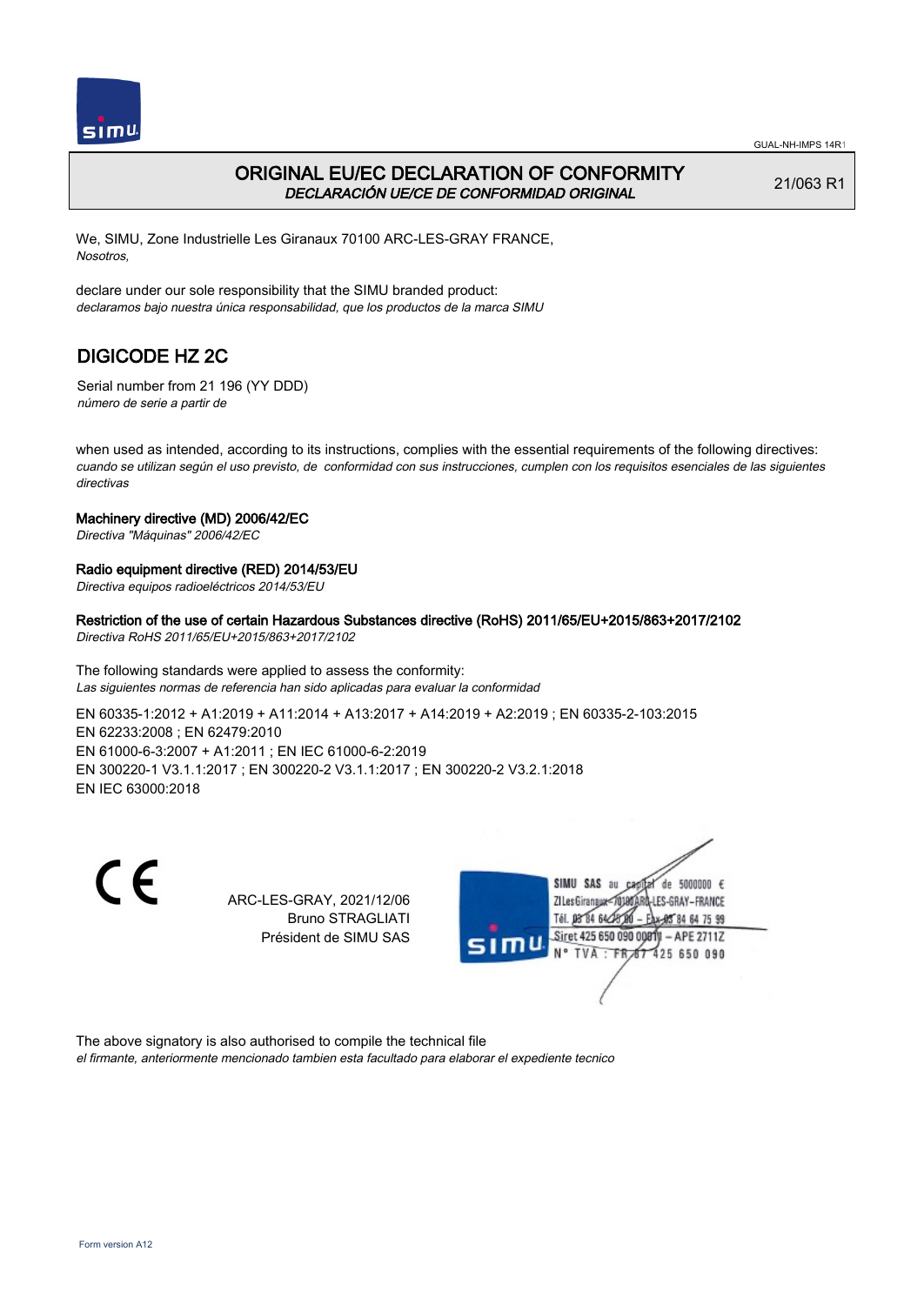

# ORIGINAL EU/EC DECLARATION OF CONFORMITY DICHIARAZIONE DI CONFORMITÀ UE/CE ORIGINALE

21/063 R1

We, SIMU, Zone Industrielle Les Giranaux 70100 ARC-LES-GRAY FRANCE, Noi,

declare under our sole responsibility that the SIMU branded product: dichiariamo sotto la nostra esclusiva responsabilità che l'appareccho di marca SIMU

# DIGICODE HZ 2C

Serial number from 21 196 (YY DDD) Numero di serie a partire da

when used as intended, according to its instructions, complies with the essential requirements of the following directives: se utilizzato secondo l'uso previsto, come descritto nel suo manuale d'istruzioni, è conforme ai requisiti essenziali delle seguenti Direttive

### Machinery directive (MD) 2006/42/EC

Direttiva Macchine 2006/42/EC

### Radio equipment directive (RED) 2014/53/EU

Direttiva apparecchiature radio 2014/53/EU

Restriction of the use of certain Hazardous Substances directive (RoHS) 2011/65/EU+2015/863+2017/2102

Direttiva RoHS 2011/65/EU+2015/863+2017/2102

The following standards were applied to assess the conformity: I seguenti standard di riferimento sono stati applicati per ottenere la conformità

EN 60335‑1:2012 + A1:2019 + A11:2014 + A13:2017 + A14:2019 + A2:2019 ; EN 60335‑2‑103:2015 EN 62233:2008 ; EN 62479:2010 EN 61000‑6‑3:2007 + A1:2011 ; EN IEC 61000‑6‑2:2019 EN 300220‑1 V3.1.1:2017 ; EN 300220‑2 V3.1.1:2017 ; EN 300220‑2 V3.2.1:2018 EN IEC 63000:2018

CE

ARC-LES-GRAY, 2021/12/06 Bruno STRAGLIATI Président de SIMU SAS



The above signatory is also authorised to compile the technical file Il firmatario è inoltre autorizzato a costituire il fascicolo tecnico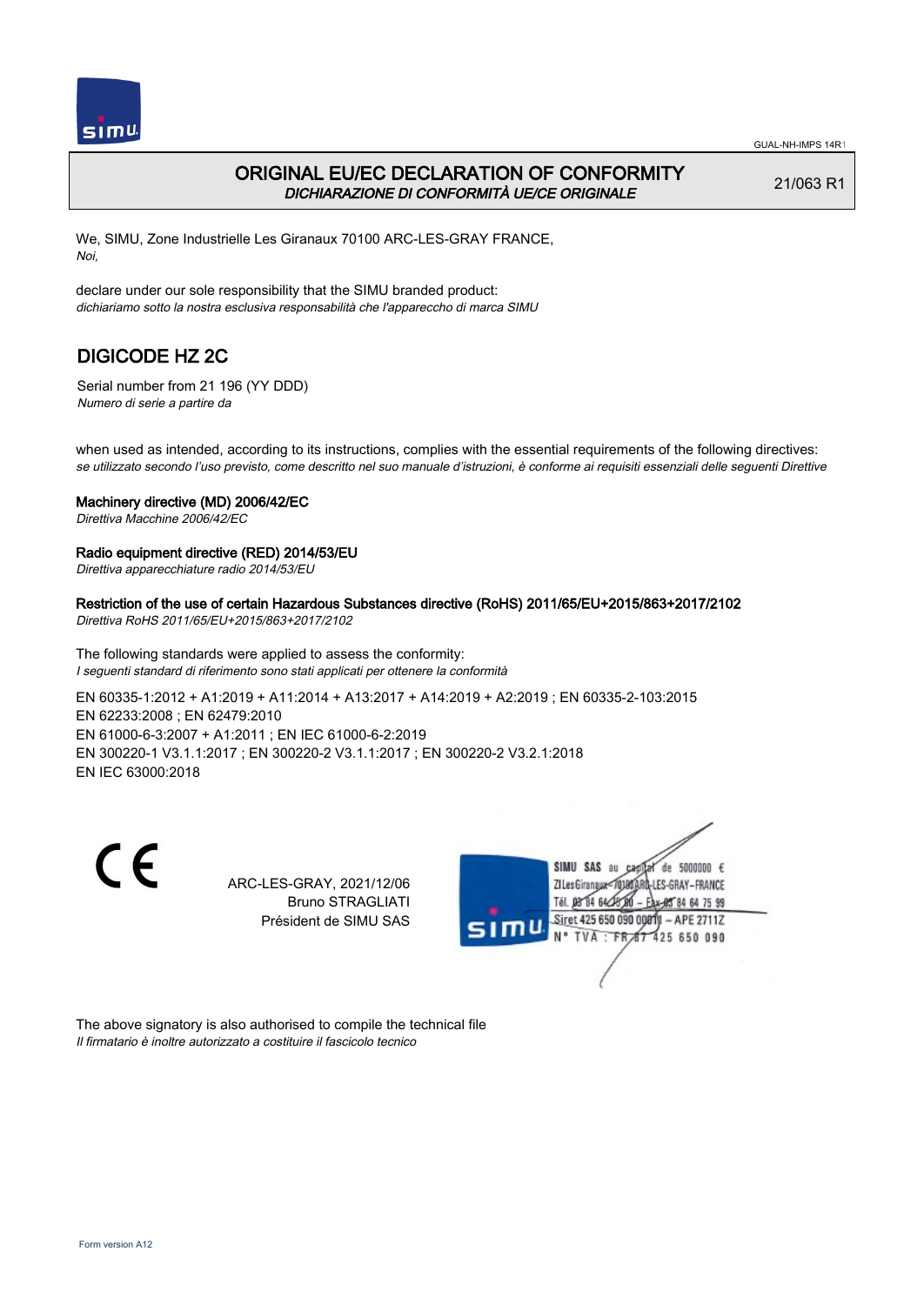

# ORIGINAL EU/EC DECLARATION OF CONFORMITY ОРИГИНАЛНА EU/EC ДЕКЛАРАЦИЯ ЗА СЪОТВЕТСТВИЕ

21/063 R1

We, SIMU, Zone Industrielle Les Giranaux 70100 ARC-LES-GRAY FRANCE, Ние,

declare under our sole responsibility that the SIMU branded product: декларираме на своя лична отговорност, че продукт с търговска марка SIMU

# DIGICODE HZ 2C

Serial number from 21 196 (YY DDD) сериен номер от

when used as intended, according to its instructions, complies with the essential requirements of the following directives: когато се използва съобразно предназначението си и в съответствие с инструкциите е в съответствие с основните изисквания на следните директиви

### Machinery directive (MD) 2006/42/EC

Машинна директива 2006/42/EC

## Radio equipment directive (RED) 2014/53/EU

Директива за радио оборудване 2014/53/EU

### Restriction of the use of certain Hazardous Substances directive (RoHS) 2011/65/EU+2015/863+2017/2102

RoHS Директива относно ограничението на употребата на определени опасни вещества в електрическото и електронното оборудване 2011/65/EU+2015/863+2017/2102

The following standards were applied to assess the conformity: Следните референтни стандарти са приложени за оценяване на съответствието EN 60335‑1:2012 + A1:2019 + A11:2014 + A13:2017 + A14:2019 + A2:2019 ; EN 60335‑2‑103:2015 EN 62233:2008 ; EN 62479:2010 EN 61000‑6‑3:2007 + A1:2011 ; EN IEC 61000‑6‑2:2019 EN 300220‑1 V3.1.1:2017 ; EN 300220‑2 V3.1.1:2017 ; EN 300220‑2 V3.2.1:2018 EN IEC 63000:2018

 $\epsilon$ 

ARC-LES-GRAY, 2021/12/06 Bruno STRAGLIATI Président de SIMU SAS



The above signatory is also authorised to compile the technical file Гоеподписващия също е упълномощен да съставя техническо досие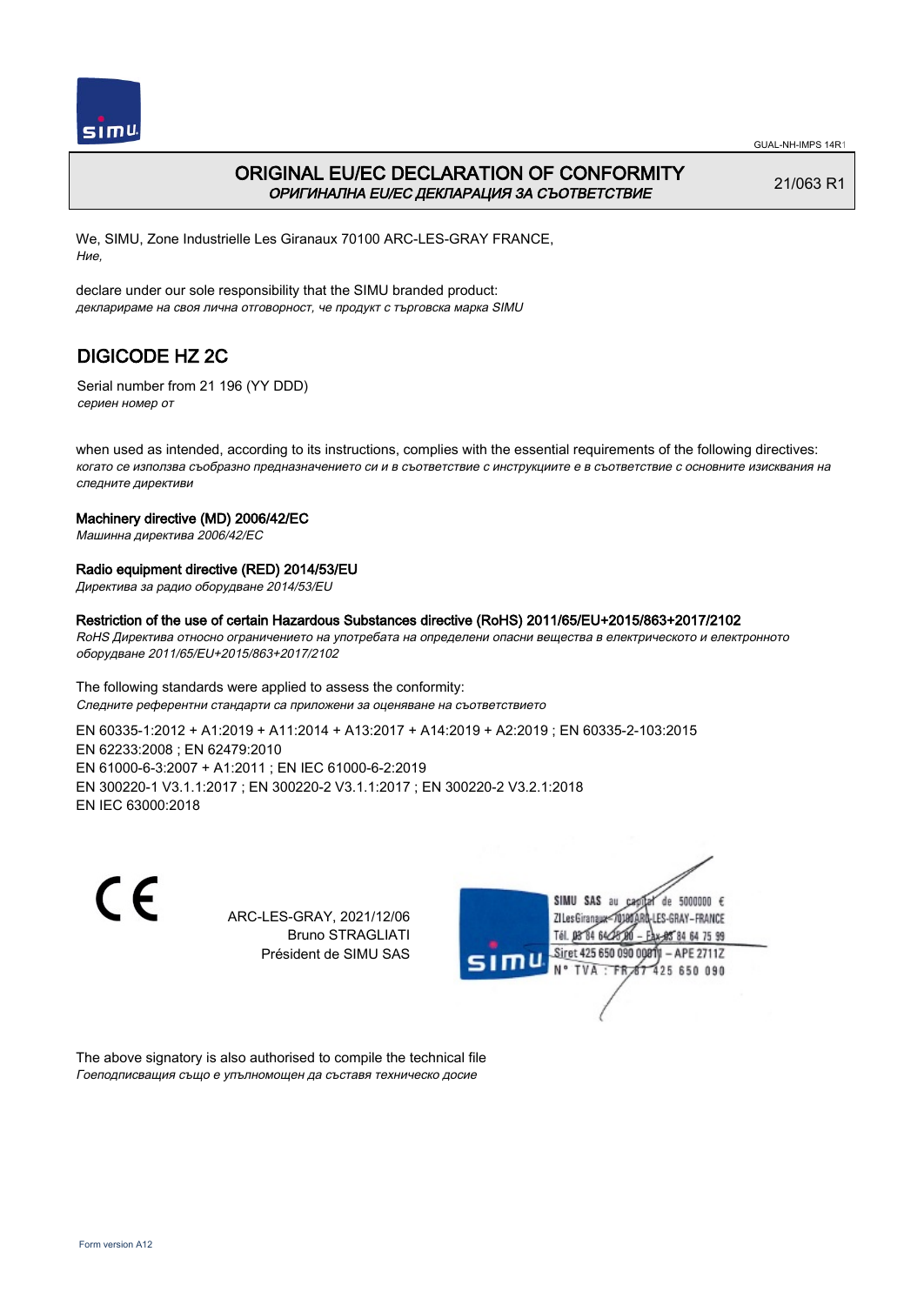

## ORIGINAL EU/EC DECLARATION OF CONFORMITY ORIGINÁLNÍ EU/ES PROHLÁŠENÍ O SHODĚ

21/063 R1

We, SIMU, Zone Industrielle Les Giranaux 70100 ARC-LES-GRAY FRANCE, My,

declare under our sole responsibility that the SIMU branded product: prohlašujeme na svou výlučnou odpovědnost, že výrobek značky SIMU

# DIGICODE HZ 2C

Serial number from 21 196 (YY DDD) Sériové číslo od

when used as intended, according to its instructions, complies with the essential requirements of the following directives: pokud je používán v souladu s účelem použití a s návodem, splňuje základní požadavky těchto směrnic

### Machinery directive (MD) 2006/42/EC

Směrnice o strojních zařízeních 2006/42/EC

### Radio equipment directive (RED) 2014/53/EU

Směrnice o dodávání rádiových zařízení na trh 2014/53/EU

#### Restriction of the use of certain Hazardous Substances directive (RoHS) 2011/65/EU+2015/863+2017/2102

Směrnice o omezení používání některých nebezpečných látek v elektrických a elektronických zařízeních 2011/65/EU+2015/863+2017/2102

The following standards were applied to assess the conformity: Pro posouzení shody byly použity následující normy

EN 60335‑1:2012 + A1:2019 + A11:2014 + A13:2017 + A14:2019 + A2:2019 ; EN 60335‑2‑103:2015 EN 62233:2008 ; EN 62479:2010 EN 61000‑6‑3:2007 + A1:2011 ; EN IEC 61000‑6‑2:2019 EN 300220‑1 V3.1.1:2017 ; EN 300220‑2 V3.1.1:2017 ; EN 300220‑2 V3.2.1:2018 EN IEC 63000:2018

C E

ARC-LES-GRAY, 2021/12/06 Bruno STRAGLIATI Président de SIMU SAS



The above signatory is also authorised to compile the technical file Výše uvedená osoba je také osoba pověřená sestavením technické dokumentace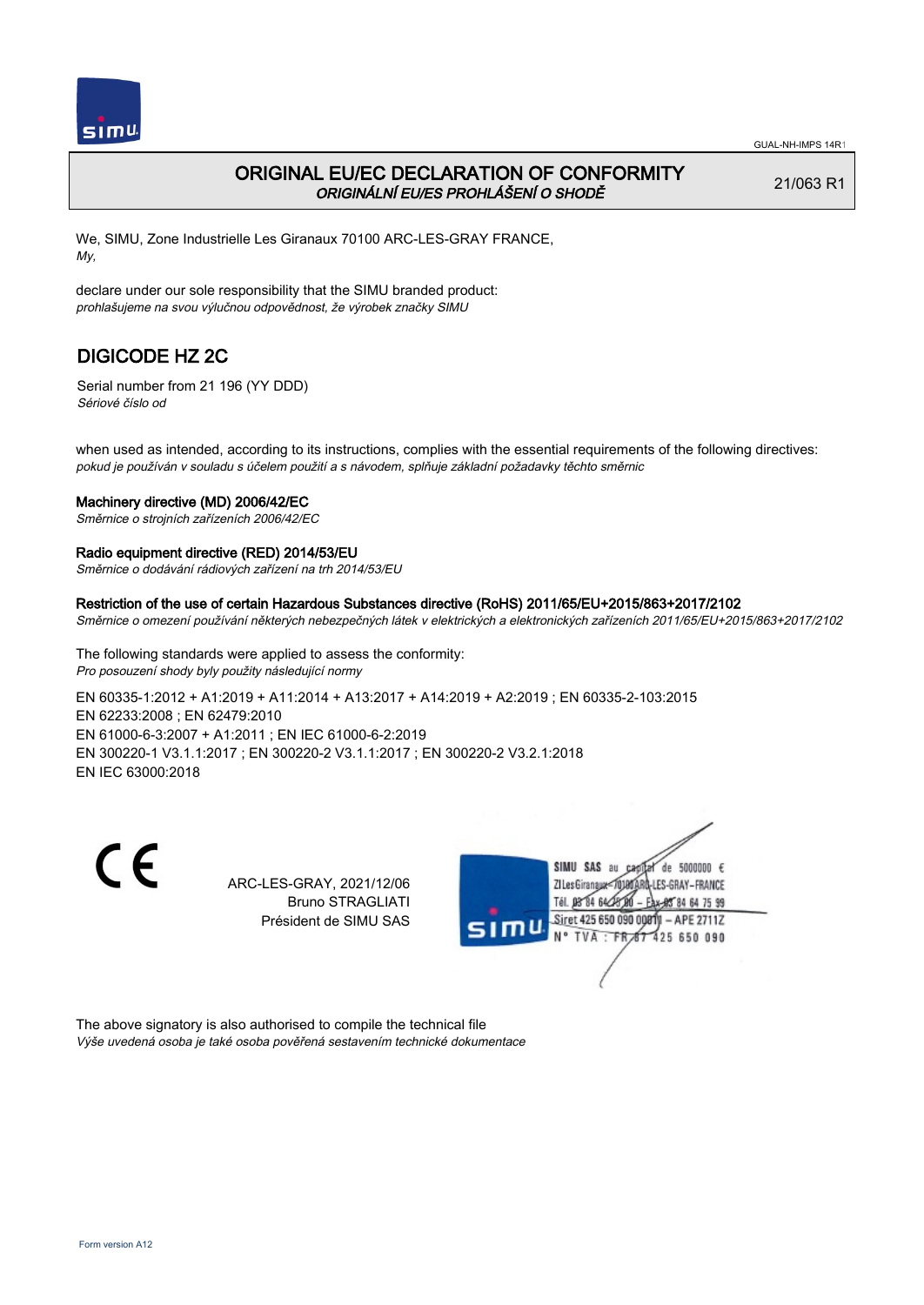

# ORIGINAL EU/EC DECLARATION OF CONFORMITY ORIGINAL EU/EF-OVERENSSTEMMELSESERKLÆRING

21/063 R1

We, SIMU, Zone Industrielle Les Giranaux 70100 ARC-LES-GRAY FRANCE, Vi,

declare under our sole responsibility that the SIMU branded product: erklærer som eneansvarlige, at SIMU mærkede produkter

# DIGICODE HZ 2C

Serial number from 21 196 (YY DDD) serienummer fra

when used as intended, according to its instructions, complies with the essential requirements of the following directives: når det anvendes efter hensigten, efter dennes instrukser, overholder kravene i følgende direktiver

## Machinery directive (MD) 2006/42/EC

Maskindirektivet 2006/42/EC

## Radio equipment directive (RED) 2014/53/EU

Radioudstyrsdirektivet 2014/53/EU

## Restriction of the use of certain Hazardous Substances directive (RoHS) 2011/65/EU+2015/863+2017/2102

RoHS direktiv 2011/65/EU+2015/863+2017/2102

The following standards were applied to assess the conformity: Referencestandarderne der følger blev anvendt til at vurdere overholdelsen

EN 60335‑1:2012 + A1:2019 + A11:2014 + A13:2017 + A14:2019 + A2:2019 ; EN 60335‑2‑103:2015 EN 62233:2008 ; EN 62479:2010 EN 61000‑6‑3:2007 + A1:2011 ; EN IEC 61000‑6‑2:2019 EN 300220‑1 V3.1.1:2017 ; EN 300220‑2 V3.1.1:2017 ; EN 300220‑2 V3.2.1:2018 EN IEC 63000:2018

 $\epsilon$ 

ARC-LES-GRAY, 2021/12/06 Bruno STRAGLIATI Président de SIMU SAS



The above signatory is also authorised to compile the technical file Personen nævnt ovenfor er også godkendt til at udarbejde det tekniske dossier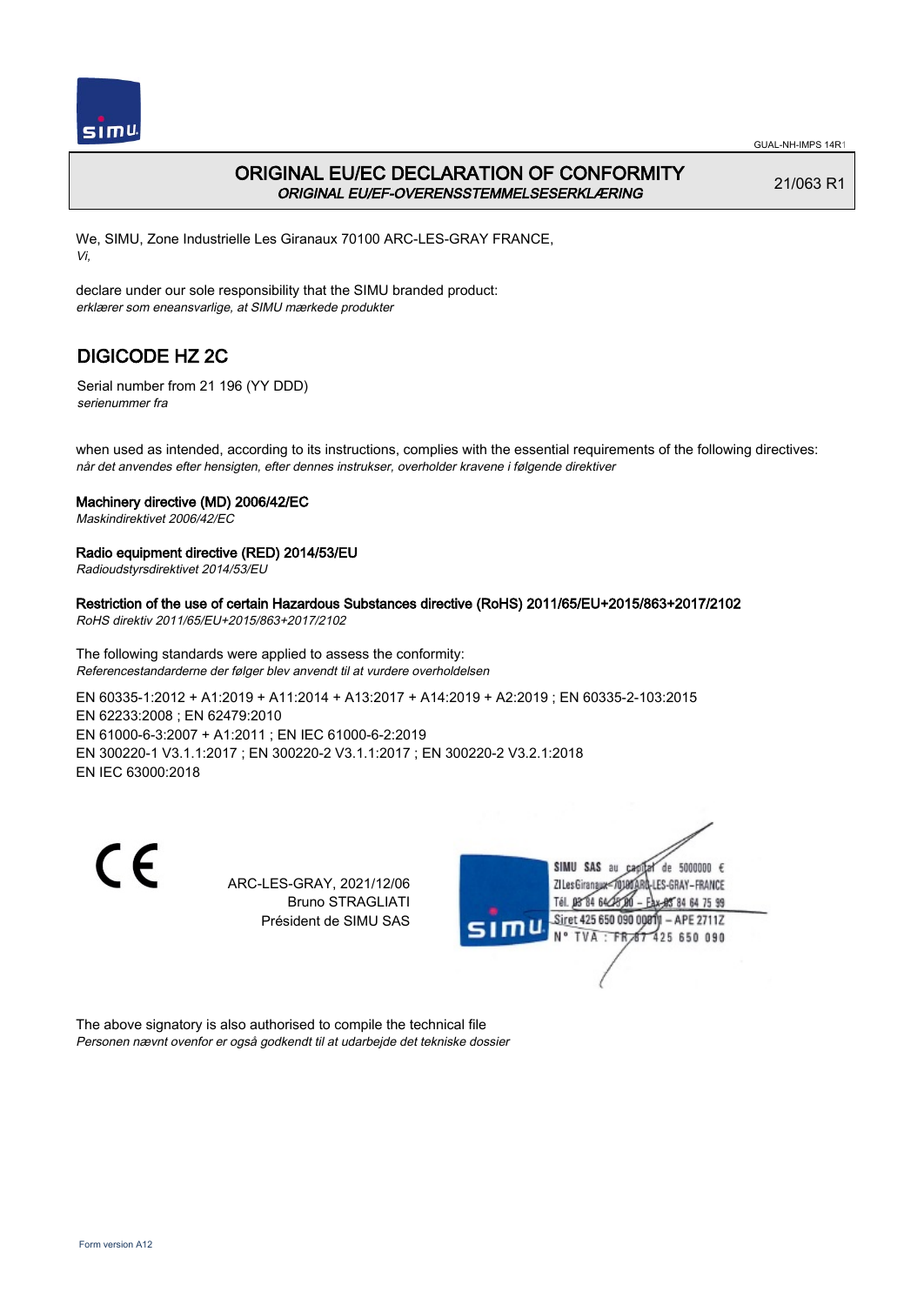

## ORIGINAL EU/EC DECLARATION OF CONFORMITY EL/EK VASTAVUSDEKLARATSIOON

21/063 R1

We, SIMU, Zone Industrielle Les Giranaux 70100 ARC-LES-GRAY FRANCE, Meie,

declare under our sole responsibility that the SIMU branded product: kinnitame kogu vastutusega, et SIMU kaubamärgiga tooted

# DIGICODE HZ 2C

Serial number from 21 196 (YY DDD) Seerianumber alates

when used as intended, according to its instructions, complies with the essential requirements of the following directives: kui kasutatakse eesmärgipäraselt ja juhiste kohaselt, vastavad käesoleva direktiivi põhinõuetele

### Machinery directive (MD) 2006/42/EC

Masinate direktiiv 2006/42/EC

#### Radio equipment directive (RED) 2014/53/EU

Direktiiv raadioseadmete turul kättesaadavuse kohta 2014/53/EU

#### Restriction of the use of certain Hazardous Substances directive (RoHS) 2011/65/EU+2015/863+2017/2102

RoHs direktiiv ohtlike ainete kasutamise piirangute kohta elektri- ja elektroonikaseadmetes 2011/65/EU+2015/863+2017/2102

The following standards were applied to assess the conformity: Vastavusdeklaratsiooni hindamiseks kasutatakse järgmisi standardeid

EN 60335‑1:2012 + A1:2019 + A11:2014 + A13:2017 + A14:2019 + A2:2019 ; EN 60335‑2‑103:2015 EN 62233:2008 ; EN 62479:2010 EN 61000‑6‑3:2007 + A1:2011 ; EN IEC 61000‑6‑2:2019 EN 300220‑1 V3.1.1:2017 ; EN 300220‑2 V3.1.1:2017 ; EN 300220‑2 V3.2.1:2018 EN IEC 63000:2018

C E

ARC-LES-GRAY, 2021/12/06 Bruno STRAGLIATI Président de SIMU SAS



The above signatory is also authorised to compile the technical file Eelpool nimetatud isik on volitatud koostama tehnilist dokumentatsiooni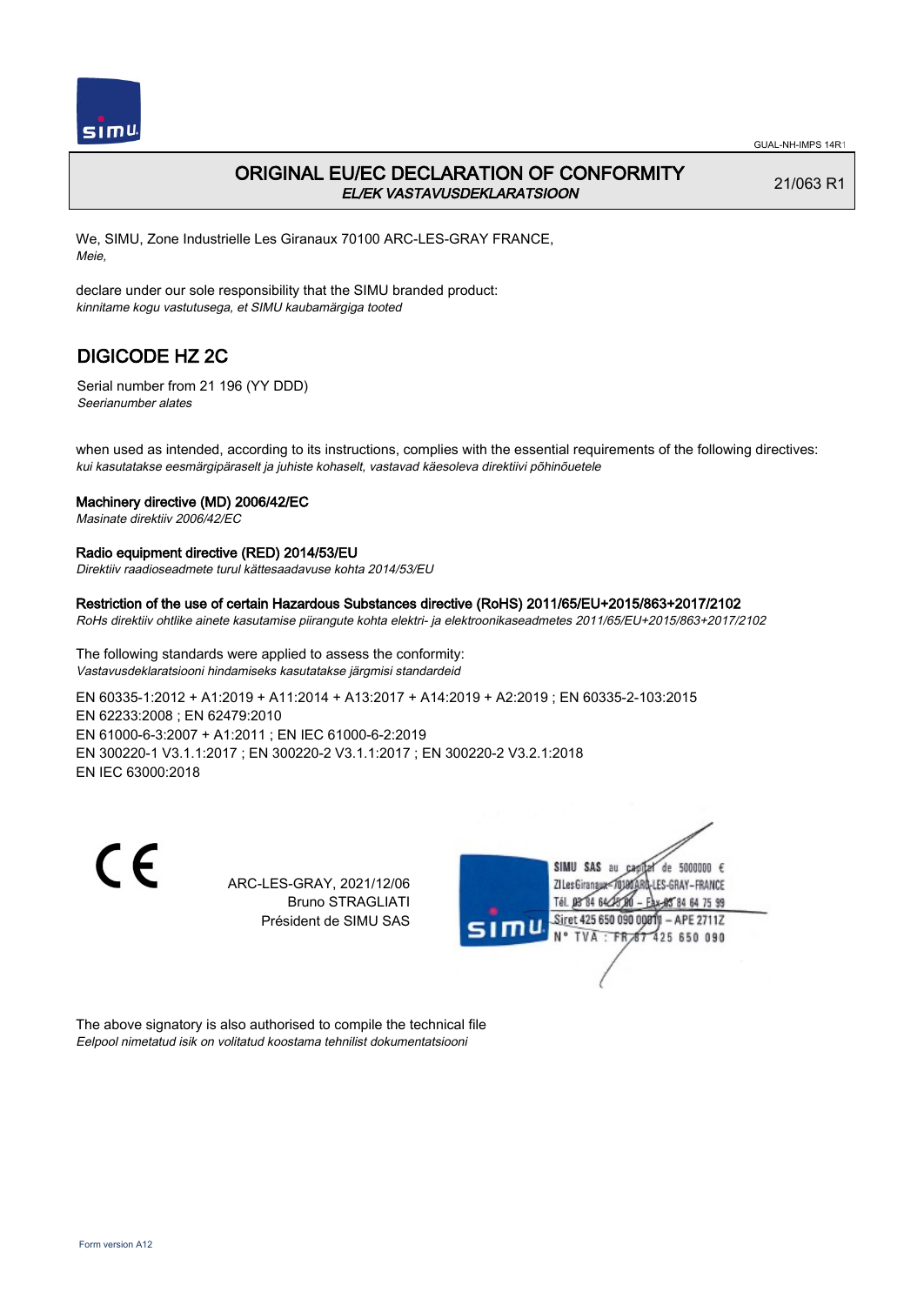

# ORIGINAL EU/EC DECLARATION OF CONFORMITY ALKUPERÄISET EU/EY-VAATIMUSTENMUKAISUUSVAKUUTUS

21/063 R1

We, SIMU, Zone Industrielle Les Giranaux 70100 ARC-LES-GRAY FRANCE, Me,

declare under our sole responsibility that the SIMU branded product: vakuutamme omalla vastuullamme, että SIMU merkkituote

# DIGICODE HZ 2C

Serial number from 21 196 (YY DDD) sarjanumerot

when used as intended, according to its instructions, complies with the essential requirements of the following directives: kun käytettynä oikein ja sen ohjeiden mukaan, noudattaa seuraavien direktiivien olennaisia vaatimuksia

## Machinery directive (MD) 2006/42/EC

Konedirektiivin 2006/42/EC

### Radio equipment directive (RED) 2014/53/EU

Radiolaitteiden direktiivin 2014/53/EU

Restriction of the use of certain Hazardous Substances directive (RoHS) 2011/65/EU+2015/863+2017/2102

RoHS direktiivin 2011/65/EU+2015/863+2017/2102

The following standards were applied to assess the conformity: Seuraavia viitestandardeja sovellettiin vaatimustenmukaisuusvakuutusta arvioitaessa

EN 60335‑1:2012 + A1:2019 + A11:2014 + A13:2017 + A14:2019 + A2:2019 ; EN 60335‑2‑103:2015 EN 62233:2008 ; EN 62479:2010 EN 61000‑6‑3:2007 + A1:2011 ; EN IEC 61000‑6‑2:2019 EN 300220‑1 V3.1.1:2017 ; EN 300220‑2 V3.1.1:2017 ; EN 300220‑2 V3.2.1:2018 EN IEC 63000:2018

 $\epsilon$ 

ARC-LES-GRAY, 2021/12/06 Bruno STRAGLIATI Président de SIMU SAS



The above signatory is also authorised to compile the technical file Yllä allekirjoittaja on myös valtuutettu kokoamaan teknisten tiedostojen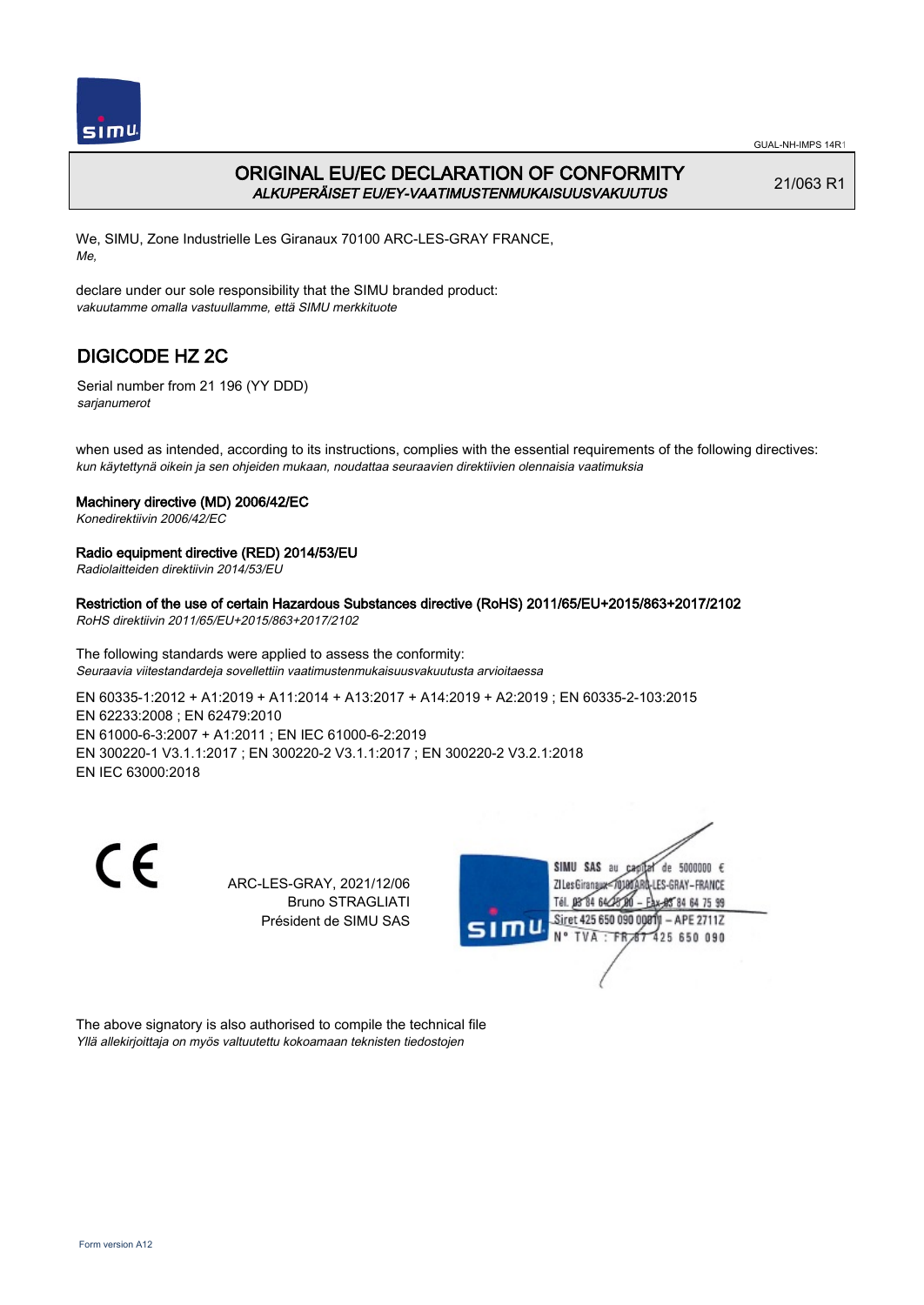

## ORIGINAL EU/EC DECLARATION OF CONFORMITY ΠΡΩΤΟΤΥΠΟ ΔΗΛΩΣΗ ΣΥΜΜΟΡΦΩΣΗΣ ΕΕ/EK

21/063 R1

We, SIMU, Zone Industrielle Les Giranaux 70100 ARC-LES-GRAY FRANCE, εμείς,

declare under our sole responsibility that the SIMU branded product: Δηλώνουμε αναλαμβάνοντας την αποκλειστική ευθύνη ότι το επώνυμο προϊόν SIMU

# DIGICODE HZ 2C

Serial number from 21 196 (YY DDD) σειριακό αριθμό από

when used as intended, according to its instructions, complies with the essential requirements of the following directives: όταν χρησιμοποιείται όπως έχει προβλεφθεί, σύμφωνα με τις οδηγίες του, συμφωνεί με τις βασικές απαιτήσεις των ακόλουθων οδηγιών

### Machinery directive (MD) 2006/42/EC

Οδηγία περι μηχανικού εξοπλισμού 2006/42/EC

### Radio equipment directive (RED) 2014/53/EU

Οδηγία ραδιοεξοπλισμού 2014/53/EU

# Restriction of the use of certain Hazardous Substances directive (RoHS) 2011/65/EU+2015/863+2017/2102

Οδηγίας RoHS 2011/65/EU+2015/863+2017/2102

The following standards were applied to assess the conformity: Τα πρότυπα αναφοράς που ακολουθούν εφαρμόστηκαν με σκοπό την αξιολόγηση της συμμόρφωσης

EN 60335‑1:2012 + A1:2019 + A11:2014 + A13:2017 + A14:2019 + A2:2019 ; EN 60335‑2‑103:2015 EN 62233:2008 ; EN 62479:2010 EN 61000‑6‑3:2007 + A1:2011 ; EN IEC 61000‑6‑2:2019 EN 300220‑1 V3.1.1:2017 ; EN 300220‑2 V3.1.1:2017 ; EN 300220‑2 V3.2.1:2018 EN IEC 63000:2018

C E

ARC-LES-GRAY, 2021/12/06 Bruno STRAGLIATI Président de SIMU SAS



The above signatory is also authorised to compile the technical file Το πρόσωπο που αναφέρεται παραπάνω είναι επίσης εξουσιοδοτημένο να καταρτίσει τον τεχνικό φάκελο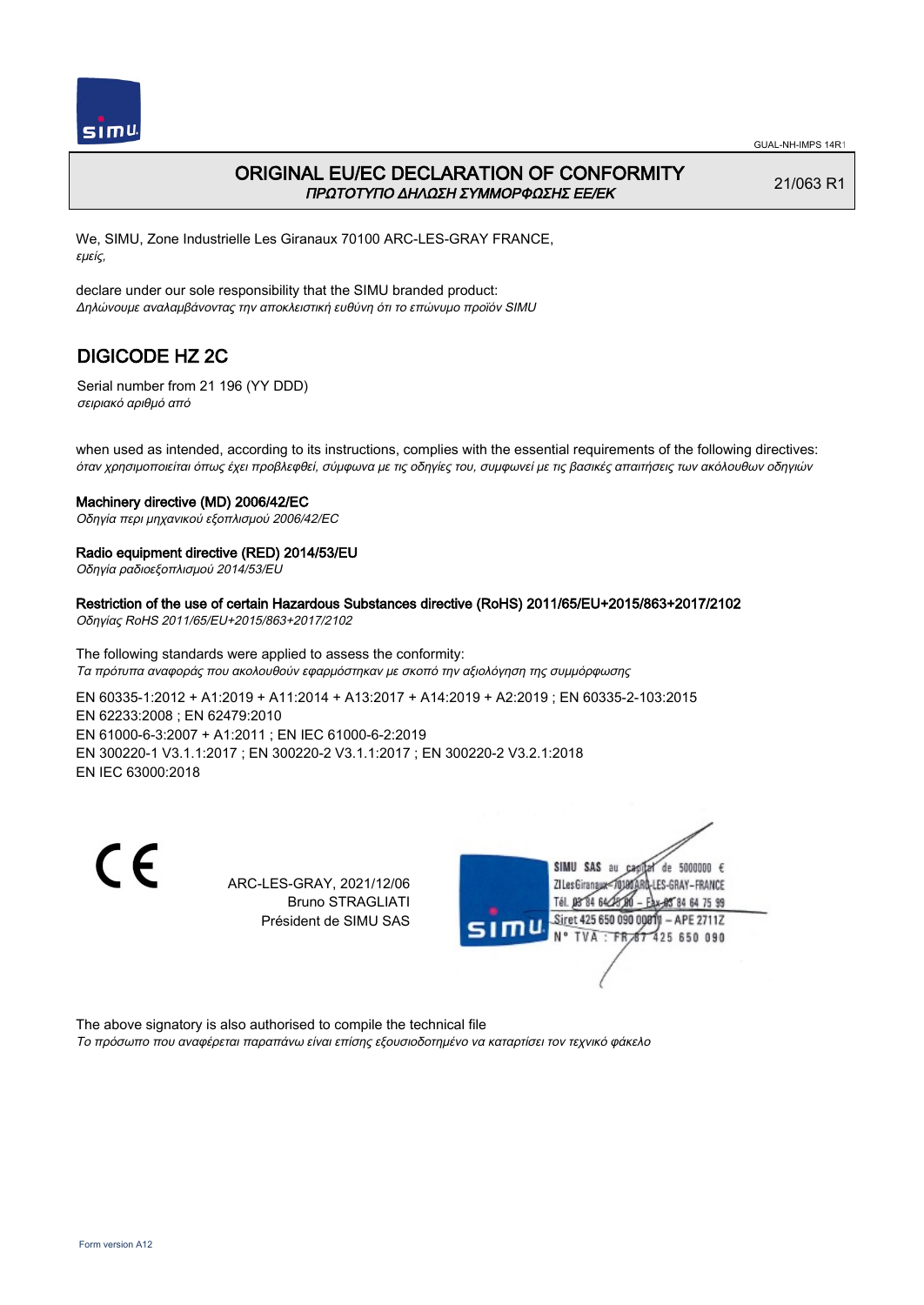

## ORIGINAL EU/EC DECLARATION OF CONFORMITY ORGINALNA EU/EC DEKLARACIJA O USKLAĐENOSTI

21/063 R1

We, SIMU, Zone Industrielle Les Giranaux 70100 ARC-LES-GRAY FRANCE, Mi,

declare under our sole responsibility that the SIMU branded product: izjavljujemo pod punom odgovornošču da je proizvod marke SIMU

# DIGICODE HZ 2C

Serial number from 21 196 (YY DDD) Serijski broj iz

when used as intended, according to its instructions, complies with the essential requirements of the following directives: ako se upotrebljava prema namjeni, prema važećim uputama, usklađen sa prijeko potrebnim zahtijevima slijedećih direktiva

#### Machinery directive (MD) 2006/42/EC

Direktiva o strojevima 2006/42/EC

### Radio equipment directive (RED) 2014/53/EU

Direktiva za radijsku opremu 2014/53/EU

Restriction of the use of certain Hazardous Substances directive (RoHS) 2011/65/EU+2015/863+2017/2102

Direktiva RoHS 2011/65/EU+2015/863+2017/2102

The following standards were applied to assess the conformity: Slijedeće reference standarda se primjenjuju da se odredi usklađenost

EN 60335‑1:2012 + A1:2019 + A11:2014 + A13:2017 + A14:2019 + A2:2019 ; EN 60335‑2‑103:2015 EN 62233:2008 ; EN 62479:2010 EN 61000‑6‑3:2007 + A1:2011 ; EN IEC 61000‑6‑2:2019 EN 300220‑1 V3.1.1:2017 ; EN 300220‑2 V3.1.1:2017 ; EN 300220‑2 V3.2.1:2018 EN IEC 63000:2018

C E

ARC-LES-GRAY, 2021/12/06 Bruno STRAGLIATI Président de SIMU SAS



The above signatory is also authorised to compile the technical file Gore navedeni potpisnik također je ovlašten za sastavljanje tehničkog dokumenta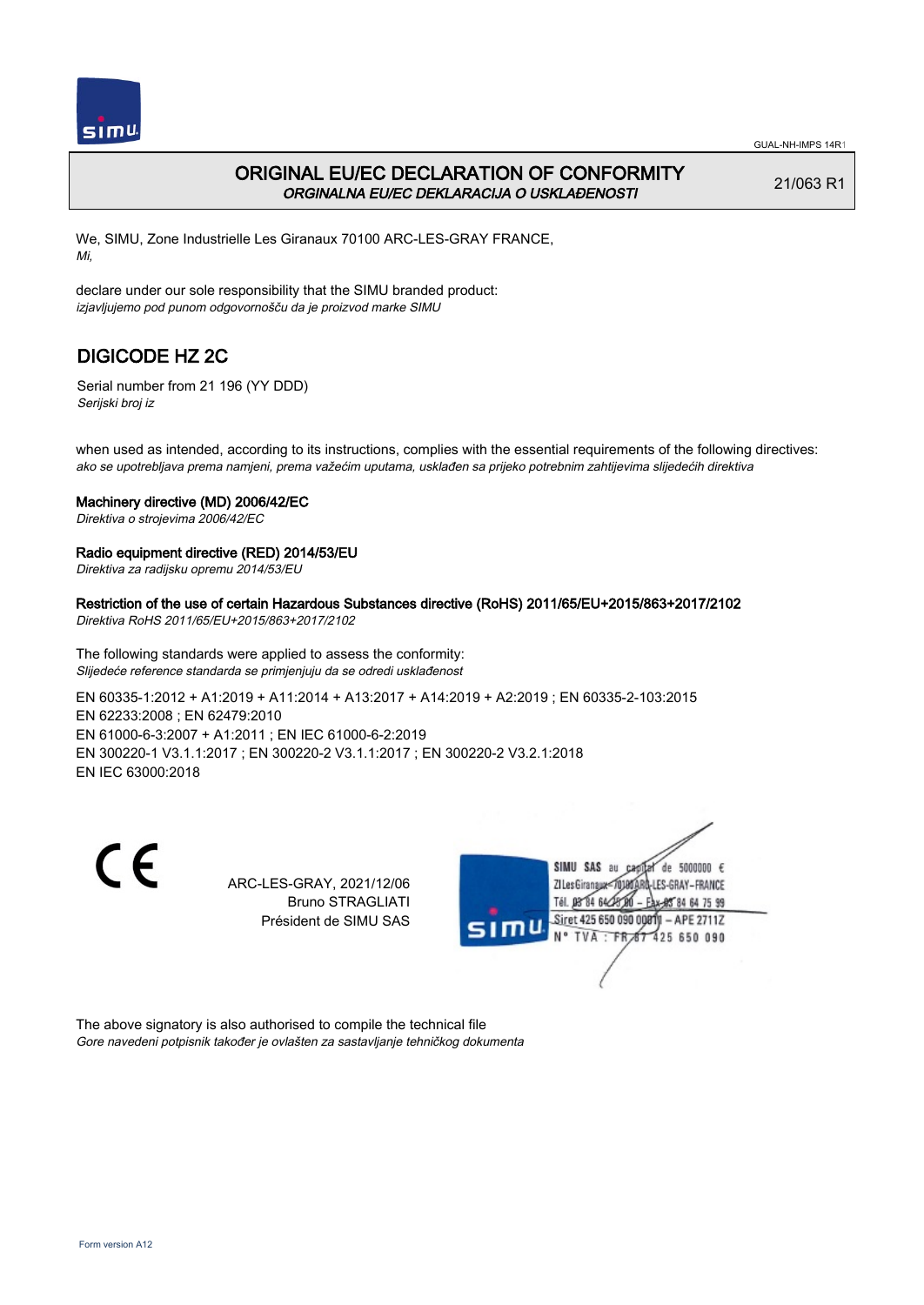

## ORIGINAL EU/EC DECLARATION OF CONFORMITY Eredeti EU/CE Megfelelőségi Nyilatkozat

21/063 R1

We, SIMU, Zone Industrielle Les Giranaux 70100 ARC-LES-GRAY FRANCE, Alulírott,

declare under our sole responsibility that the SIMU branded product: felelősségünk teljes tudatában kijelentjük, hogy a szóban forgó SIMU termék

# DIGICODE HZ 2C

Serial number from 21 196 (YY DDD) Sorozatszámtól

when used as intended, according to its instructions, complies with the essential requirements of the following directives: megfelel, az alábbi irányelvekben megfogalmazott alapvető követelményeknek

### Machinery directive (MD) 2006/42/EC

Gépekre vonatkozó irányelv 2006/42/EC

### Radio equipment directive (RED) 2014/53/EU

A rádióberendezésekről szóló irányelv 2014/53/EU

Restriction of the use of certain Hazardous Substances directive (RoHS) 2011/65/EU+2015/863+2017/2102

RoHS irányelv 2011/65/EU+2015/863+2017/2102

The following standards were applied to assess the conformity: A megfelelőség biztosításának érdekében az alábbi szabványok kerültek alkalmazásra

EN 60335‑1:2012 + A1:2019 + A11:2014 + A13:2017 + A14:2019 + A2:2019 ; EN 60335‑2‑103:2015 EN 62233:2008 ; EN 62479:2010 EN 61000‑6‑3:2007 + A1:2011 ; EN IEC 61000‑6‑2:2019 EN 300220‑1 V3.1.1:2017 ; EN 300220‑2 V3.1.1:2017 ; EN 300220‑2 V3.2.1:2018 EN IEC 63000:2018

C E

ARC-LES-GRAY, 2021/12/06 Bruno STRAGLIATI Président de SIMU SAS



The above signatory is also authorised to compile the technical file A fent említett aláíró is jogosult a műszaki dokumentáció összeállítására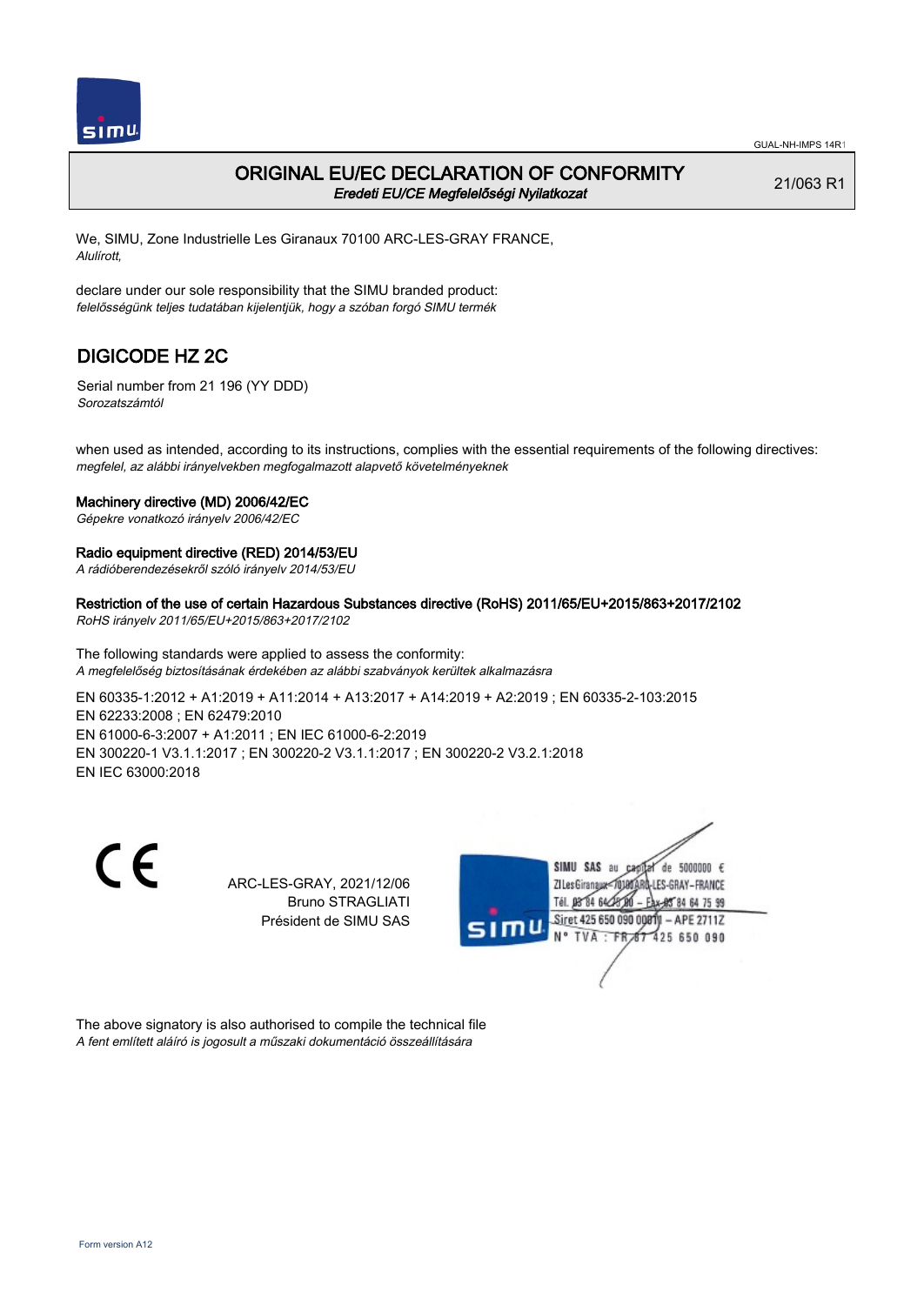

## ORIGINAL EU/EC DECLARATION OF CONFORMITY ORIGINALI ES/EB ATITIKTIES DEKLARACIJA

21/063 R1

We, SIMU, Zone Industrielle Les Giranaux 70100 ARC-LES-GRAY FRANCE, Mes,

declare under our sole responsibility that the SIMU branded product: atsakingai deklaruojame, kad SIMU kompanijos produktas

# DIGICODE HZ 2C

Serial number from 21 196 (YY DDD) Serijos numeris nuo

when used as intended, according to its instructions, complies with the essential requirements of the following directives: naudojamas pagal paskirtį, pagal gamintojo instrukcijas, atitinka esminius šių Direktyvų reikalavimus

### Machinery directive (MD) 2006/42/EC

Mašinų direktyva 2006/42/EC

### Radio equipment directive (RED) 2014/53/EU

Radijo ryšio įrenginių direktyva 2014/53/EU

## Restriction of the use of certain Hazardous Substances directive (RoHS) 2011/65/EU+2015/863+2017/2102

PMNA (RoHS) direktyva 2011/65/EU+2015/863+2017/2102

The following standards were applied to assess the conformity: Įverinti deklaruojamą atitiktį buvo taikomi toliau nurodyti standartai

EN 60335‑1:2012 + A1:2019 + A11:2014 + A13:2017 + A14:2019 + A2:2019 ; EN 60335‑2‑103:2015 EN 62233:2008 ; EN 62479:2010 EN 61000‑6‑3:2007 + A1:2011 ; EN IEC 61000‑6‑2:2019 EN 300220‑1 V3.1.1:2017 ; EN 300220‑2 V3.1.1:2017 ; EN 300220‑2 V3.2.1:2018 EN IEC 63000:2018

C E

ARC-LES-GRAY, 2021/12/06 Bruno STRAGLIATI Président de SIMU SAS



The above signatory is also authorised to compile the technical file Asmuo, pasirašęs šią deklaraciją, taip pat turi įgaliojimą sudaryti techninę bylą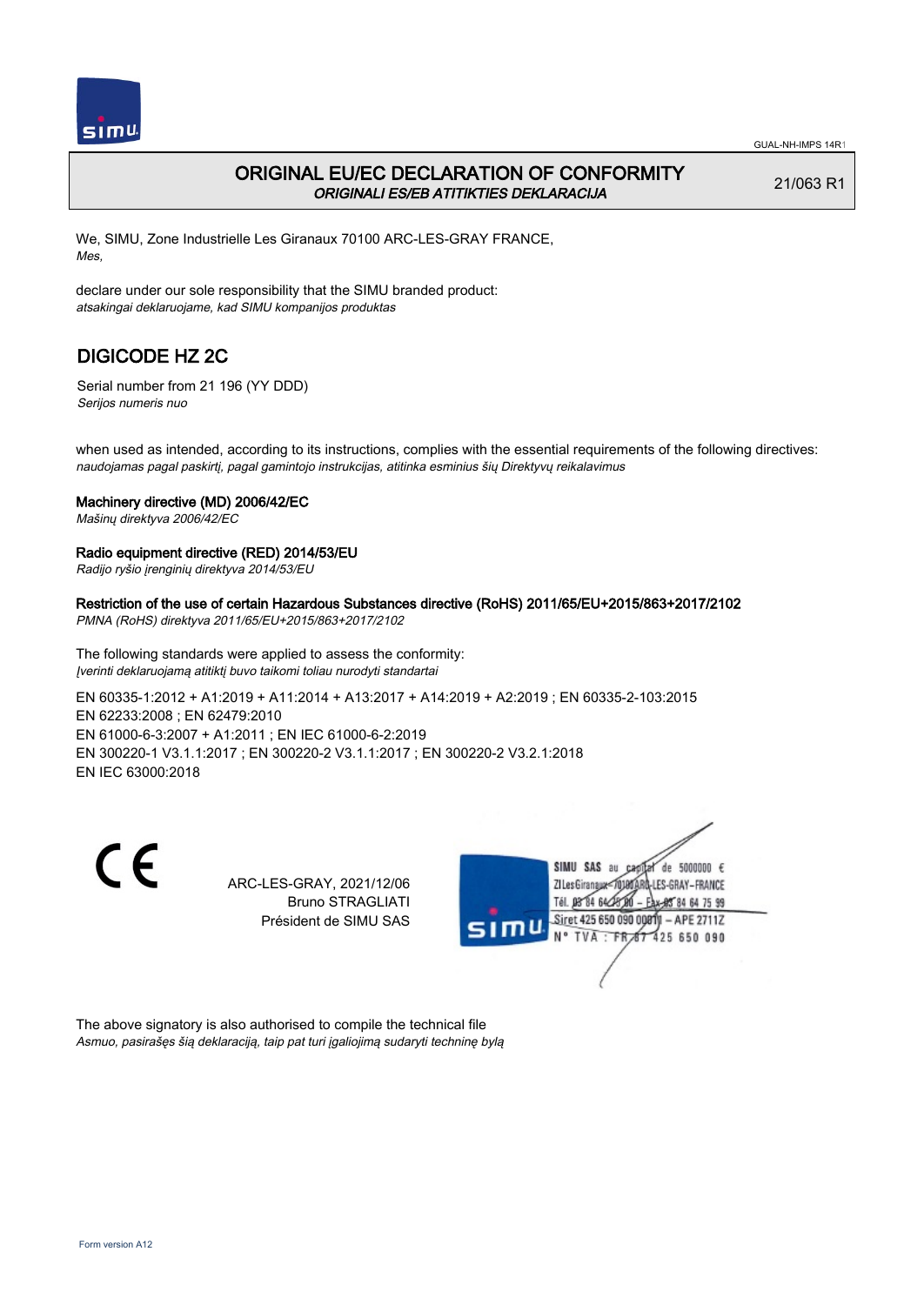

# ORIGINAL EU/EC DECLARATION OF CONFORMITY ES/EK ATBILSTĪBAS DEKLARĀCIJA

21/063 R1

We, SIMU, Zone Industrielle Les Giranaux 70100 ARC-LES-GRAY FRANCE, Mēs,

declare under our sole responsibility that the SIMU branded product: ar pilnu atbildību, apliecinām, ka SIMU zīmola produkti,

# DIGICODE HZ 2C

Serial number from 21 196 (YY DDD) sērijas numurs no

when used as intended, according to its instructions, complies with the essential requirements of the following directives: ja tie tiek lietoti saskaņā ar norādījumiem, atbilst šo direktīvu pamatprasībām

## Machinery directive (MD) 2006/42/EC

Mašīnu Direktīva 2006/42/EC

### Radio equipment directive (RED) 2014/53/EU

Direktīva par radioiekārtu pieejamību tirgū 2014/53/EU

#### Restriction of the use of certain Hazardous Substances directive (RoHS) 2011/65/EU+2015/863+2017/2102

RoHs Direktīva par dažādu bīstamu vielu izmantošanas ierobežošanu elektriskās un elektroniskās iekārtās 2011/65/EU+2015/863+2017/2102

The following standards were applied to assess the conformity: Atbilstības deklarācijas novērtēšanai tiek pielietoti sekojoši standarti

EN 60335‑1:2012 + A1:2019 + A11:2014 + A13:2017 + A14:2019 + A2:2019 ; EN 60335‑2‑103:2015 EN 62233:2008 ; EN 62479:2010 EN 61000‑6‑3:2007 + A1:2011 ; EN IEC 61000‑6‑2:2019 EN 300220‑1 V3.1.1:2017 ; EN 300220‑2 V3.1.1:2017 ; EN 300220‑2 V3.2.1:2018 EN IEC 63000:2018

CE

ARC-LES-GRAY, 2021/12/06 Bruno STRAGLIATI Président de SIMU SAS



The above signatory is also authorised to compile the technical file Iepriekš minētā persona ir pilnvarota sastādīt tehnisko dokumentāciju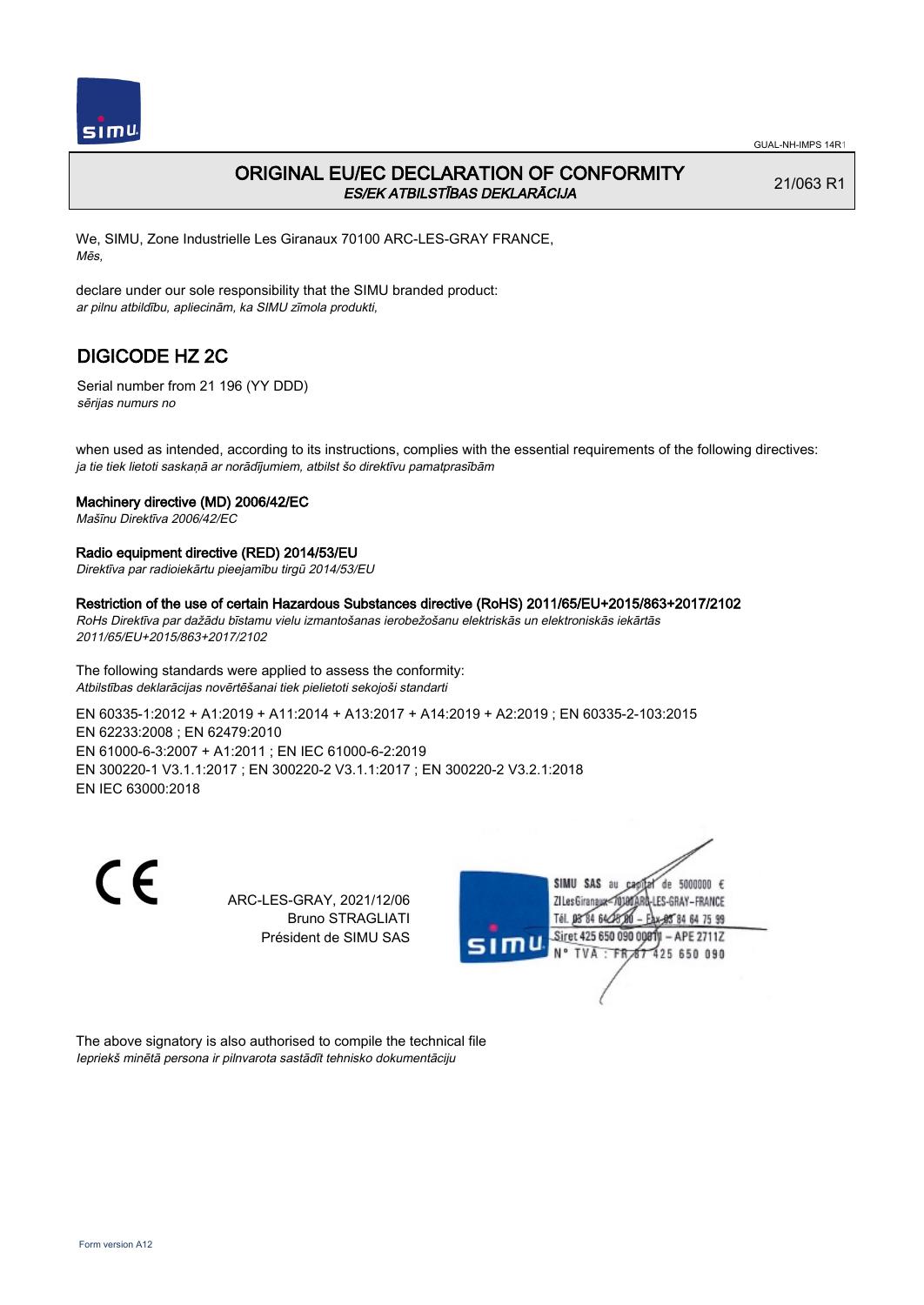

# ORIGINAL EU/EC DECLARATION OF CONFORMITY OORSPRONKELIJKE EU/EG-CONFORMITEITSVERKLARING

21/063 R1

We, SIMU, Zone Industrielle Les Giranaux 70100 ARC-LES-GRAY FRANCE, Wij,

declare under our sole responsibility that the SIMU branded product: verklaren op eigen verantwoordelijkheid dat het produkt van het SIMU

# DIGICODE HZ 2C

Serial number from 21 196 (YY DDD) Serienummer van

when used as intended, according to its instructions, complies with the essential requirements of the following directives: wanneer gebruikt voor de juiste toepassing voldoet aan de essentiële eisen van de volgende richtlijnen

## Machinery directive (MD) 2006/42/EC

Machinerichtlijn 2006/42/EC

## Radio equipment directive (RED) 2014/53/EU

Richtlijn radioapparatuur 2014/53/EU

## Restriction of the use of certain Hazardous Substances directive (RoHS) 2011/65/EU+2015/863+2017/2102

RoHS Richtlijn 2011/65/EU+2015/863+2017/2102

The following standards were applied to assess the conformity: De volgende referentiestandaarden worden toegepast om de overeenstemming te evalueren

EN 60335‑1:2012 + A1:2019 + A11:2014 + A13:2017 + A14:2019 + A2:2019 ; EN 60335‑2‑103:2015 EN 62233:2008 ; EN 62479:2010 EN 61000‑6‑3:2007 + A1:2011 ; EN IEC 61000‑6‑2:2019 EN 300220‑1 V3.1.1:2017 ; EN 300220‑2 V3.1.1:2017 ; EN 300220‑2 V3.2.1:2018 EN IEC 63000:2018

CE

ARC-LES-GRAY, 2021/12/06 Bruno STRAGLIATI Président de SIMU SAS



The above signatory is also authorised to compile the technical file De bovengenoemde persoon is ook bevoegd om het technisch dossier samen te stellen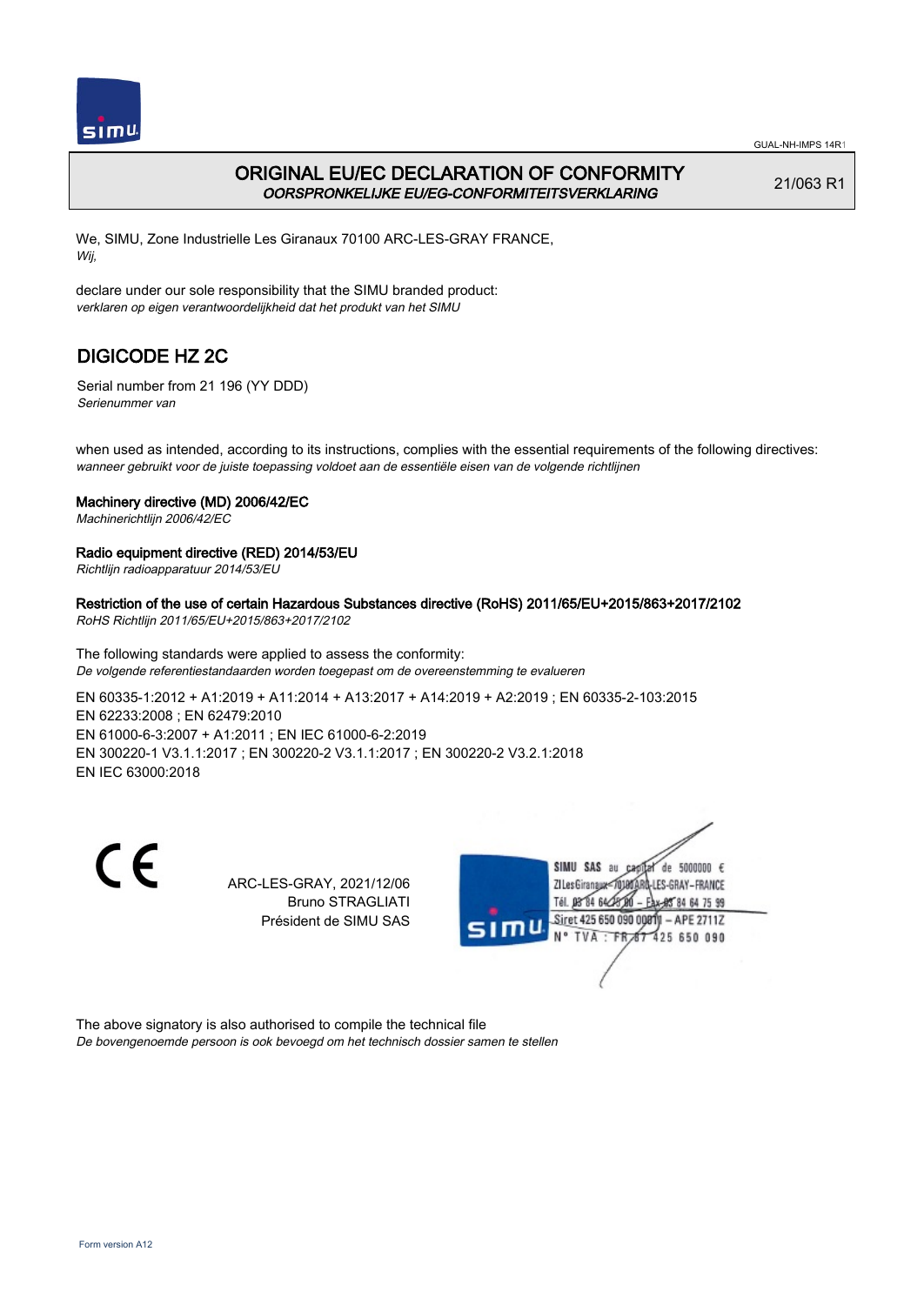

# ORIGINAL EU/EC DECLARATION OF CONFORMITY ORIGINAL EU / CE - ERKLÆRING

21/063 R1

We, SIMU, Zone Industrielle Les Giranaux 70100 ARC-LES-GRAY FRANCE, Vi,

declare under our sole responsibility that the SIMU branded product: erklærer under vårt eneansvar at SIMU merket produkt

# DIGICODE HZ 2C

Serial number from 21 196 (YY DDD) Serienummer fra

when used as intended, according to its instructions, complies with the essential requirements of the following directives: når de brukes som forutsatt, i henhold til sin instruks, i samsvar med de grunnlegende kravene i følgende direktiver

### Machinery directive (MD) 2006/42/EC

Maskindirektivet 2006/42/EC

### Radio equipment directive (RED) 2014/53/EU

Radioutstyr direktivet 2014/53/EU

Restriction of the use of certain Hazardous Substances directive (RoHS) 2011/65/EU+2015/863+2017/2102

RoHS-direktivet 2011/65/EU+2015/863+2017/2102

The following standards were applied to assess the conformity: Følgende referansestandarder ble brukt for å vurdere samsvar

EN 60335‑1:2012 + A1:2019 + A11:2014 + A13:2017 + A14:2019 + A2:2019 ; EN 60335‑2‑103:2015 EN 62233:2008 ; EN 62479:2010 EN 61000‑6‑3:2007 + A1:2011 ; EN IEC 61000‑6‑2:2019 EN 300220‑1 V3.1.1:2017 ; EN 300220‑2 V3.1.1:2017 ; EN 300220‑2 V3.2.1:2018 EN IEC 63000:2018

 $\epsilon$ 

ARC-LES-GRAY, 2021/12/06 Bruno STRAGLIATI Président de SIMU SAS



The above signatory is also authorised to compile the technical file Ovennevnte underskrevet fullmakt til å utarbeide den tekniske dokumentasjonen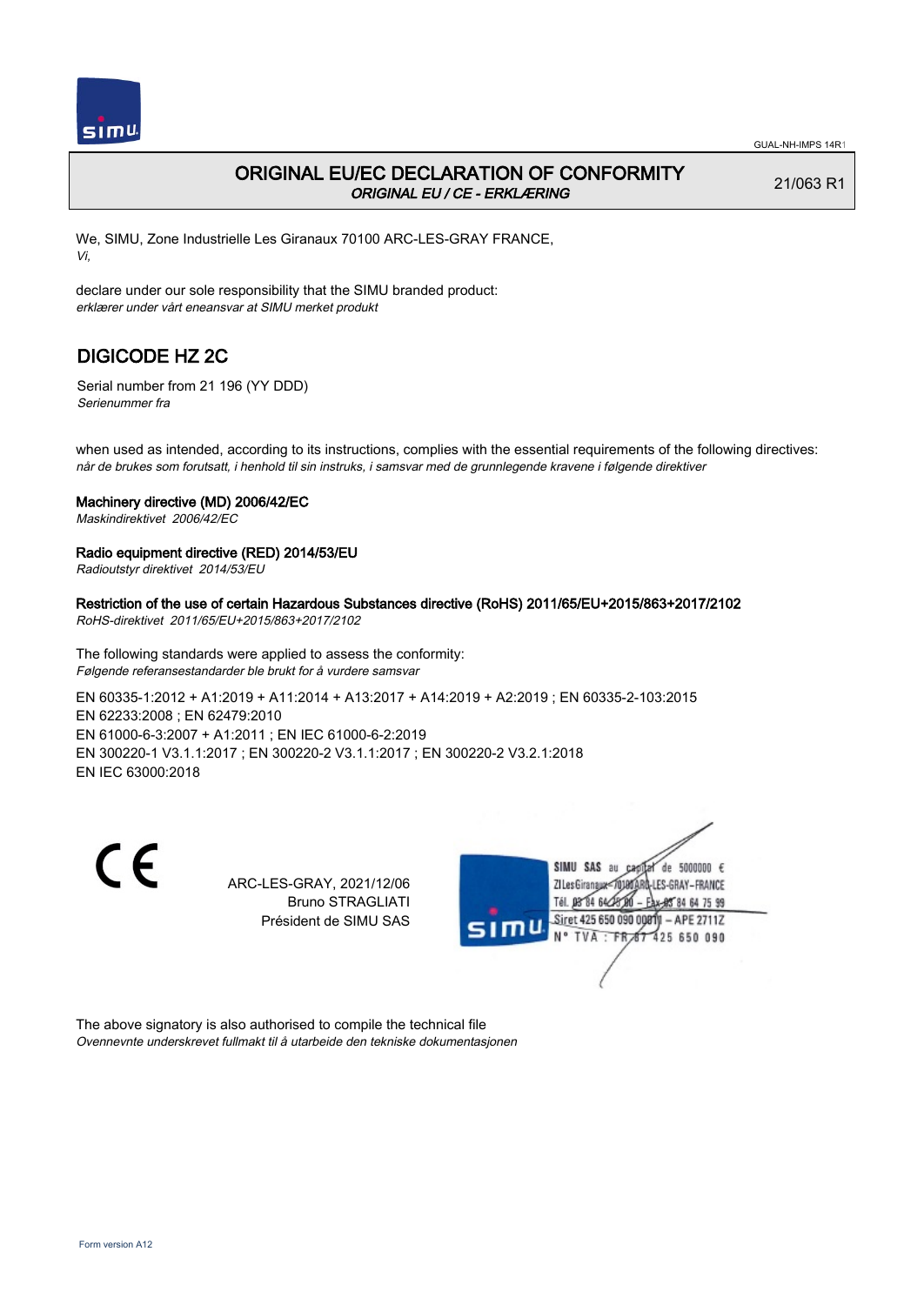

# ORIGINAL EU/EC DECLARATION OF CONFORMITY ORYGINALNA DEKLARACJA ZGODNOŚCI UE/WE

21/063 R1

We, SIMU, Zone Industrielle Les Giranaux 70100 ARC-LES-GRAY FRANCE, My,

declare under our sole responsibility that the SIMU branded product: deklarujemy z pełną odpowiedzialnością, że produkt oznaczony marką SIMU

# DIGICODE HZ 2C

Serial number from 21 196 (YY DDD) z numerem seryjnym od

when used as intended, according to its instructions, complies with the essential requirements of the following directives: gdy jest używany zgodnie z przeznaczeniem i instrukcjami, spełnia podstawowe wymagania następujących Dyrektyw

### Machinery directive (MD) 2006/42/EC

Dyrektywa maszynowa 2006/42/EC

### Radio equipment directive (RED) 2014/53/EU

Dyrektywa o urządzeniach radiowych 2014/53/EU

### Restriction of the use of certain Hazardous Substances directive (RoHS) 2011/65/EU+2015/863+2017/2102

Dyrektywa RoHS 2011/65/EU+2015/863+2017/2102

The following standards were applied to assess the conformity: Do oceny zgodności zostały zastosowane następujące normy

EN 60335‑1:2012 + A1:2019 + A11:2014 + A13:2017 + A14:2019 + A2:2019 ; EN 60335‑2‑103:2015 EN 62233:2008 ; EN 62479:2010 EN 61000‑6‑3:2007 + A1:2011 ; EN IEC 61000‑6‑2:2019 EN 300220‑1 V3.1.1:2017 ; EN 300220‑2 V3.1.1:2017 ; EN 300220‑2 V3.2.1:2018 EN IEC 63000:2018

C E

ARC-LES-GRAY, 2021/12/06 Bruno STRAGLIATI Président de SIMU SAS



The above signatory is also authorised to compile the technical file Osoba wskazana powyżej jest również upoważniony do przygotowania dokumentacji technicznej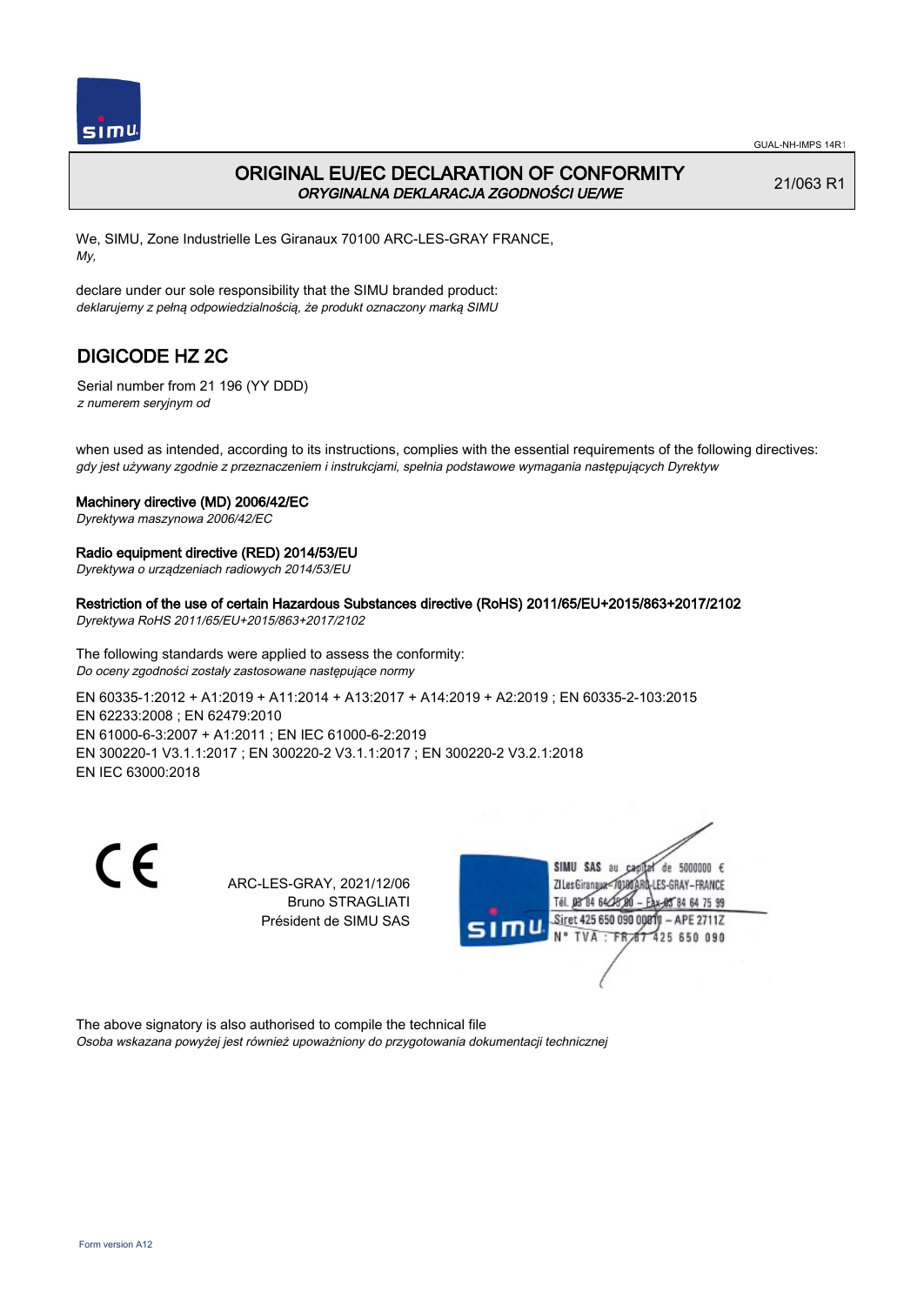

## ORIGINAL EU/EC DECLARATION OF CONFORMITY DECLARAÇÃO UE/CE DE CONFORMIDADE ORIGINAL

21/063 R1

We, SIMU, Zone Industrielle Les Giranaux 70100 ARC-LES-GRAY FRANCE, Nós,

declare under our sole responsibility that the SIMU branded product: declaramos sob nossa única responsabilidade que o dispositivo marca SIMU

# DIGICODE HZ 2C

Serial number from 21 196 (YY DDD) Número de série desde

when used as intended, according to its instructions, complies with the essential requirements of the following directives: Quando utilizado de acordo com sua a aplicação, segundo as suas instruções, cumpre os requisitos essenciais das seguintes diretivas

### Machinery directive (MD) 2006/42/EC

Diretiva Máquinas 2006/42/EC

### Radio equipment directive (RED) 2014/53/EU

Diretiva equipamentos de rádio 2014/53/EU

## Restriction of the use of certain Hazardous Substances directive (RoHS) 2011/65/EU+2015/863+2017/2102

Diretiva RoHS 2011/65/EU+2015/863+2017/2102

The following standards were applied to assess the conformity: As normas de referência apresentadas em seguida foram aplicadas para avaliar a conformidade

EN 60335‑1:2012 + A1:2019 + A11:2014 + A13:2017 + A14:2019 + A2:2019 ; EN 60335‑2‑103:2015 EN 62233:2008 ; EN 62479:2010 EN 61000‑6‑3:2007 + A1:2011 ; EN IEC 61000‑6‑2:2019 EN 300220‑1 V3.1.1:2017 ; EN 300220‑2 V3.1.1:2017 ; EN 300220‑2 V3.2.1:2018 EN IEC 63000:2018

C E

ARC-LES-GRAY, 2021/12/06 Bruno STRAGLIATI Président de SIMU SAS



The above signatory is also authorised to compile the technical file A pessoa nomeada acima também está autorizada a compilar o processo técnico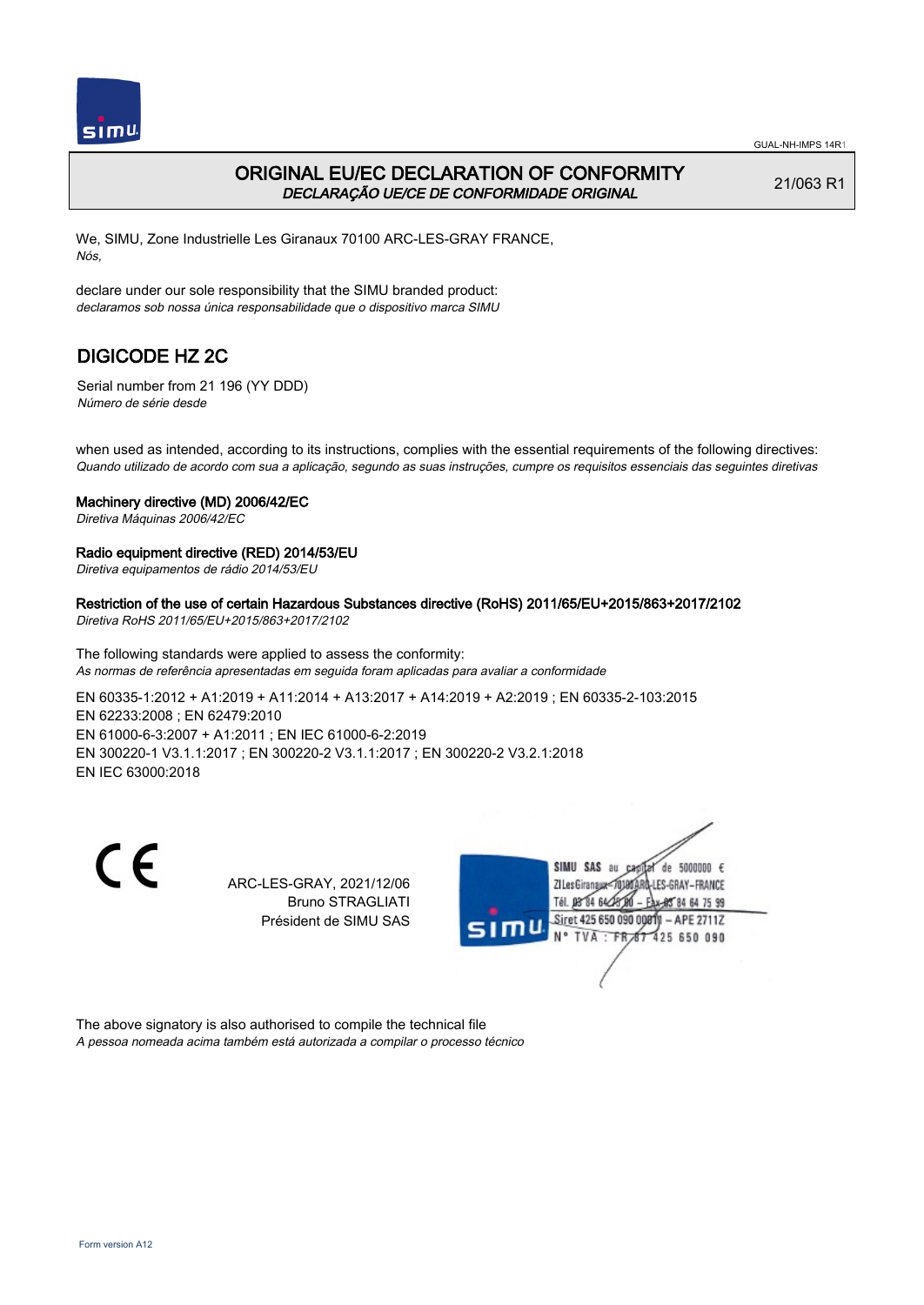

# ORIGINAL EU/EC DECLARATION OF CONFORMITY ORIGINAL EU/EC DECLARAIE DE CONFORMITATE

21/063 R1

We, SIMU, Zone Industrielle Les Giranaux 70100 ARC-LES-GRAY FRANCE, Noi,

declare under our sole responsibility that the SIMU branded product: declarăm pe propria răspundere că produsele marca SIMU

# DIGICODE HZ 2C

Serial number from 21 196 (YY DDD) Numărul de serie din

when used as intended, according to its instructions, complies with the essential requirements of the following directives: utilizate conform destinaiei lor, aa cum este descris în manualul de utilizare, sunt în conformitate cu cerinele eseniale ale următoarelor directive

## Machinery directive (MD) 2006/42/EC

Directiva privind echipamentele tehnice 2006/42/EC

## Radio equipment directive (RED) 2014/53/EU

Directiva privind echipamentele radio 2014/53/EU

### Restriction of the use of certain Hazardous Substances directive (RoHS) 2011/65/EU+2015/863+2017/2102

Directiva RoHS 2011/65/EU+2015/863+2017/2102

The following standards were applied to assess the conformity: Următoarele standarde de referină au fost aplicate pentru respectarea conformităii

EN 60335‑1:2012 + A1:2019 + A11:2014 + A13:2017 + A14:2019 + A2:2019 ; EN 60335‑2‑103:2015 EN 62233:2008 ; EN 62479:2010 EN 61000‑6‑3:2007 + A1:2011 ; EN IEC 61000‑6‑2:2019 EN 300220‑1 V3.1.1:2017 ; EN 300220‑2 V3.1.1:2017 ; EN 300220‑2 V3.2.1:2018 EN IEC 63000:2018

CE

ARC-LES-GRAY, 2021/12/06 Bruno STRAGLIATI Président de SIMU SAS



The above signatory is also authorised to compile the technical file Semnatarul de mai sus este, de asemenea, autorizat să întocmească dosarul tehnic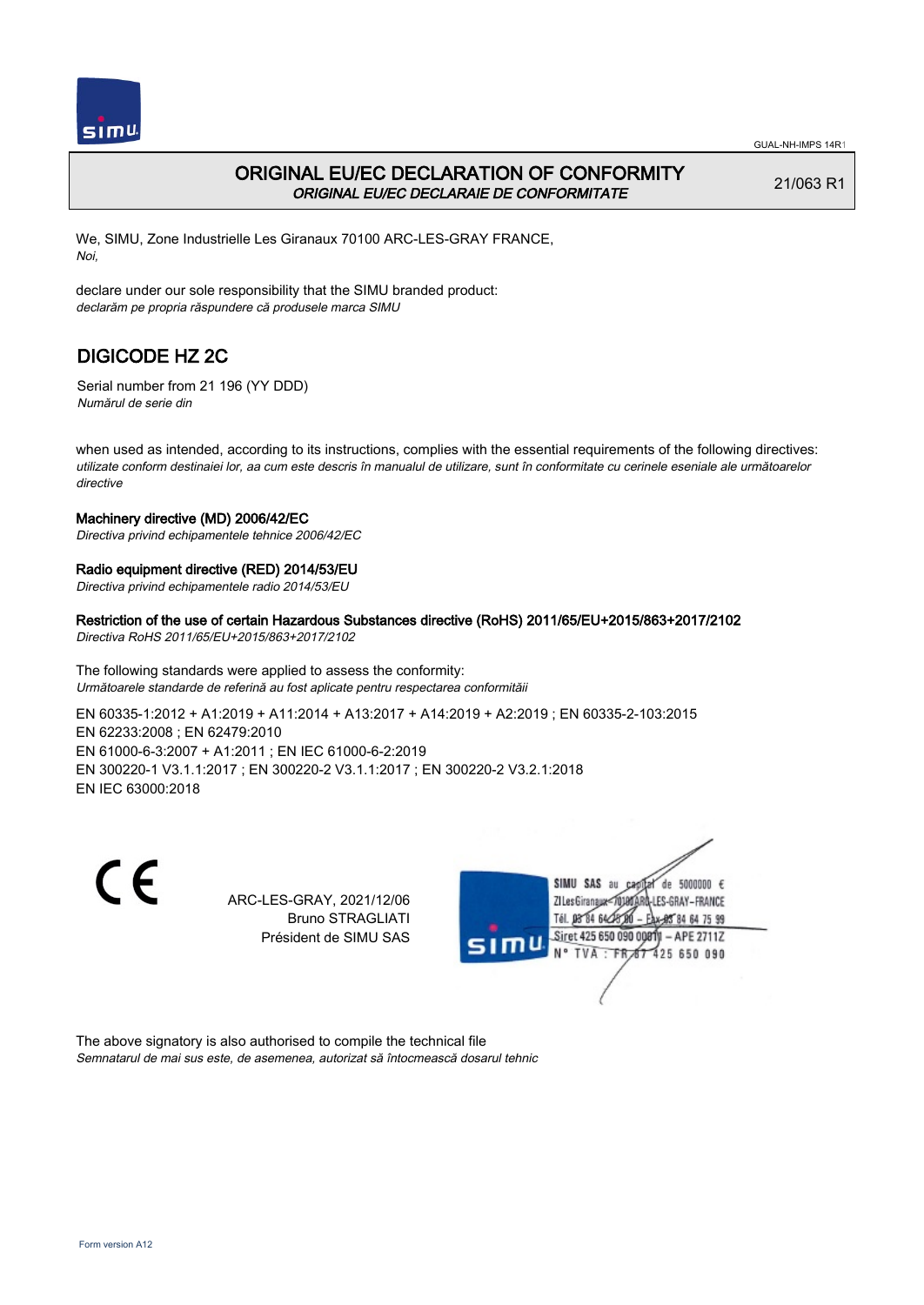

# ORIGINAL EU/EC DECLARATION OF CONFORMITY ORIGINAL EU/EG-FÖRSÄKRAN OM ÖVERENSSTÄMMELSE

21/063 R1

We, SIMU, Zone Industrielle Les Giranaux 70100 ARC-LES-GRAY FRANCE, Vi,

declare under our sole responsibility that the SIMU branded product: försäkrar på eget ansvar att produkten av varumärket SIMU

# DIGICODE HZ 2C

Serial number from 21 196 (YY DDD) Serienumret från

when used as intended, according to its instructions, complies with the essential requirements of the following directives: uppfyller de grundläggande kraven i följande direktiv när den används på det sätt som avses, i enlighet med bruksanvisningen

## Machinery directive (MD) 2006/42/EC

Maskindirektivet 2006/42/EC

## Radio equipment directive (RED) 2014/53/EU

Direktivet om radioutrustning 2014/53/EU

# Restriction of the use of certain Hazardous Substances directive (RoHS) 2011/65/EU+2015/863+2017/2102

RoHS-direktivet 2011/65/EU+2015/863+2017/2102

The following standards were applied to assess the conformity: Följande referensnormer har tillämpats för att göra en bedömning av överensstämmelsen

EN 60335‑1:2012 + A1:2019 + A11:2014 + A13:2017 + A14:2019 + A2:2019 ; EN 60335‑2‑103:2015 EN 62233:2008 ; EN 62479:2010 EN 61000‑6‑3:2007 + A1:2011 ; EN IEC 61000‑6‑2:2019 EN 300220‑1 V3.1.1:2017 ; EN 300220‑2 V3.1.1:2017 ; EN 300220‑2 V3.2.1:2018 EN IEC 63000:2018

CE

ARC-LES-GRAY, 2021/12/06 Bruno STRAGLIATI Président de SIMU SAS



The above signatory is also authorised to compile the technical file Den person som anges ovan är också behörig att ställa samman den tekniska dokumentationen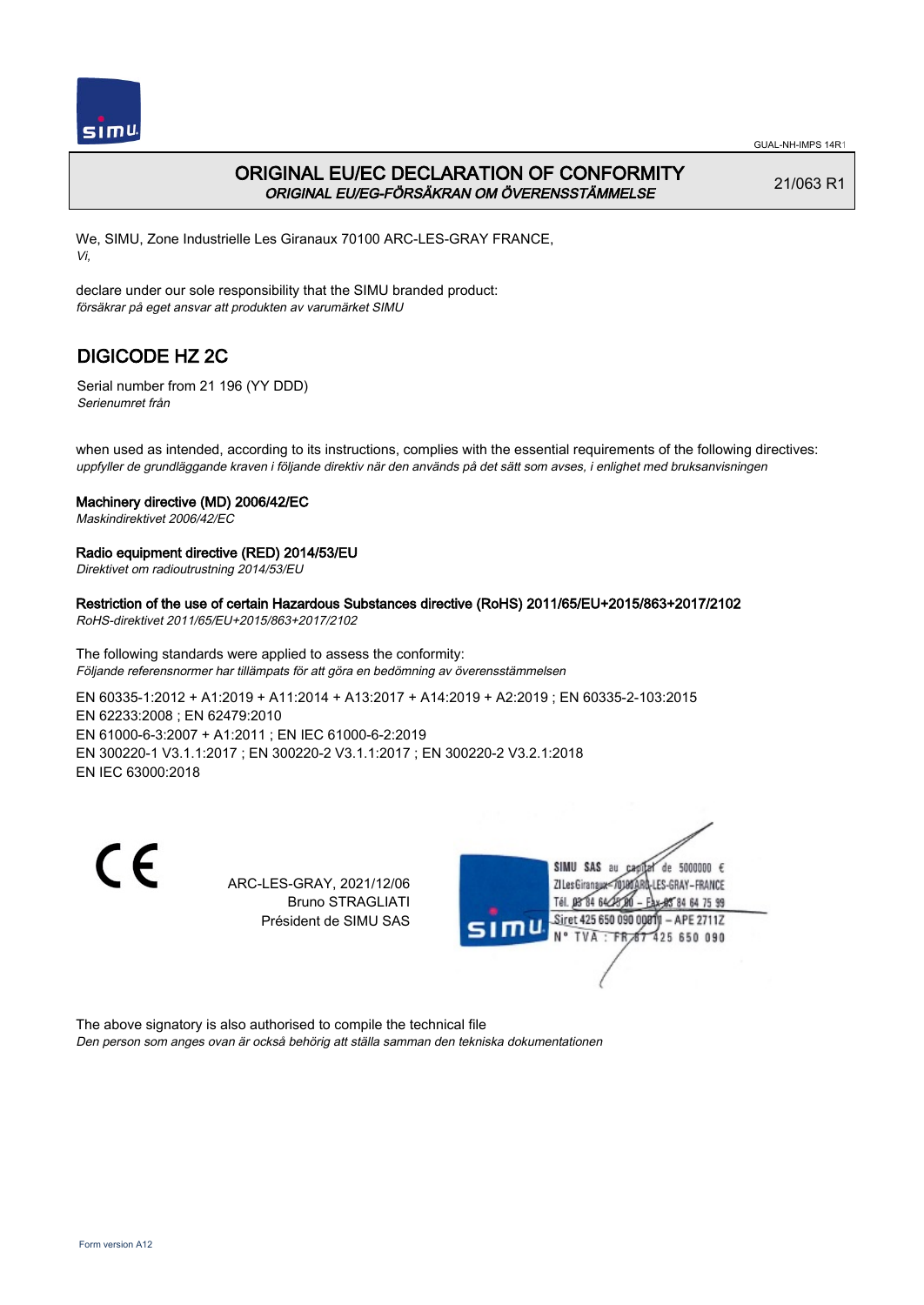

## ORIGINAL EU/EC DECLARATION OF CONFORMITY ORIGINÁLNE VYHLÁSENIE EU/ES O ZHODE

21/063 R1

We, SIMU, Zone Industrielle Les Giranaux 70100 ARC-LES-GRAY FRANCE, My,

declare under our sole responsibility that the SIMU branded product: vyhlasujeme na svoju výlučnú zodpovednosť, že výrobok značky SIMU

# DIGICODE HZ 2C

Serial number from 21 196 (YY DDD) Seriové číslo od

when used as intended, according to its instructions, complies with the essential requirements of the following directives: ak je používaný v súlade s účelom použitia a s návodom, spĺňa základné požiadavky týchto smerníc

#### Machinery directive (MD) 2006/42/EC

Smernica o strojových zariadeniach 2006/42/EC

### Radio equipment directive (RED) 2014/53/EU

Smernica o sprístupňovaniu rádiových zariadení na trhu 2014/53/EU

#### Restriction of the use of certain Hazardous Substances directive (RoHS) 2011/65/EU+2015/863+2017/2102

Smernica o obmedzení používania určitých nebezpečných látok v elektrických a elektronických zariadeniach 2011/65/EU+2015/863+2017/2102

The following standards were applied to assess the conformity: Pre posúdenie zhody boli použité následujúce normy

EN 60335‑1:2012 + A1:2019 + A11:2014 + A13:2017 + A14:2019 + A2:2019 ; EN 60335‑2‑103:2015 EN 62233:2008 ; EN 62479:2010 EN 61000‑6‑3:2007 + A1:2011 ; EN IEC 61000‑6‑2:2019 EN 300220‑1 V3.1.1:2017 ; EN 300220‑2 V3.1.1:2017 ; EN 300220‑2 V3.2.1:2018 EN IEC 63000:2018

CE

ARC-LES-GRAY, 2021/12/06 Bruno STRAGLIATI Président de SIMU SAS



The above signatory is also authorised to compile the technical file uvedená osoba je tiež osoba zodpovedná za vypracovanie technickej dokumentácie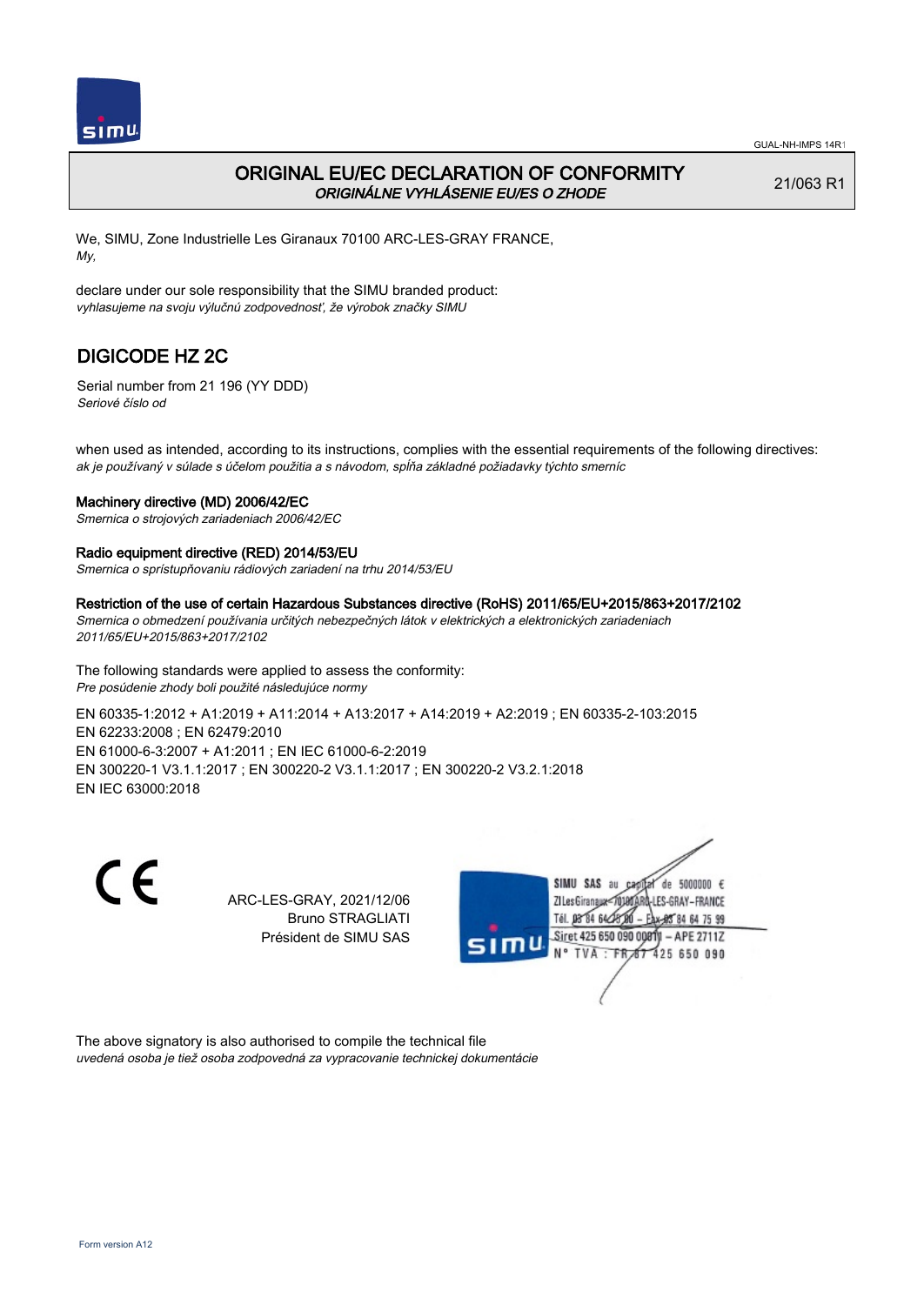

# ORIGINAL EU/EC DECLARATION OF CONFORMITY IZJAVA O SKLADNOSTI / IZJAVA O LASTNOSTIH

21/063 R1

We, SIMU, Zone Industrielle Les Giranaux 70100 ARC-LES-GRAY FRANCE, Mi,

declare under our sole responsibility that the SIMU branded product: S polno odgovornostjo izjavljamo, da izdelki blagovne znamke SIMU

# DIGICODE HZ 2C

Serial number from 21 196 (YY DDD) 'Serijska številka

when used as intended, according to its instructions, complies with the essential requirements of the following directives: ko se uporabljajo v skladu z namembnostjo in navodili, ustrezajo bistvenim zahtevam naslednjih direktiv

### Machinery directive (MD) 2006/42/EC

Direktiva o strojih 2006/42/EC

### Radio equipment directive (RED) 2014/53/EU

Ditrektiva o Radijski opremi 2014/53/EU

Restriction of the use of certain Hazardous Substances directive (RoHS) 2011/65/EU+2015/863+2017/2102

Direktiva RoHS 2011/65/EU+2015/863+2017/2102

The following standards were applied to assess the conformity: Za preverjanje skladnosti so bili uporabljeni naslednji standardi

EN 60335‑1:2012 + A1:2019 + A11:2014 + A13:2017 + A14:2019 + A2:2019 ; EN 60335‑2‑103:2015 EN 62233:2008 ; EN 62479:2010 EN 61000‑6‑3:2007 + A1:2011 ; EN IEC 61000‑6‑2:2019 EN 300220‑1 V3.1.1:2017 ; EN 300220‑2 V3.1.1:2017 ; EN 300220‑2 V3.2.1:2018 EN IEC 63000:2018

C E

ARC-LES-GRAY, 2021/12/06 Bruno STRAGLIATI Président de SIMU SAS



The above signatory is also authorised to compile the technical file Podpisnik, naveden zgoraj, je pooblaščen tudi za pripravo tehnične dokumentacije